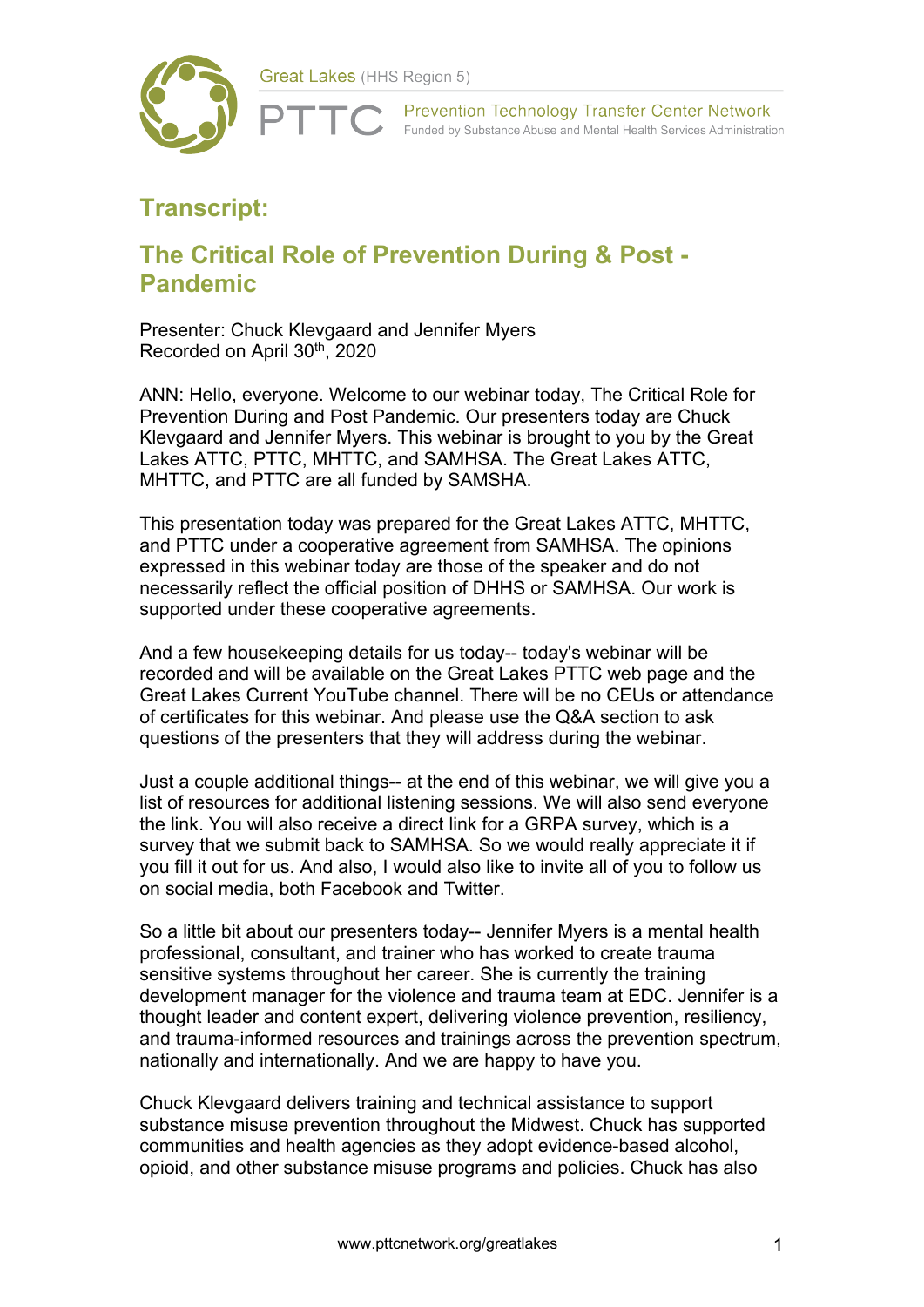

served as a prevention manager for the Great Lakes Prevention Technology Transfer Center. Chuck earned his BSW from Minnesota State University. He is a certified senior prevention specialist through the Illinois certification board. Welcome, Chuck, and thank you.

CHUCK KLEVGAARD: Good morning, everyone. All right. Good morning, everyone. Thank you, Ann. Excited to be with you all today. This is certainly, by far, one of the most popular, in demand sort of webinars we've had for prevention. I think it speaks volumes to the concern that we all have about what's happening in our communities as we shelter in place.

So I am going to start us off by talking a little bit about some objectives for today. Let me frame a little bit more of about the open dialogue that we want to start today. And I think start is the key word. We think that this will be the first in a series of conversations we want to have with the region. We want to look deeper on a number of these issues. We want to, certainly, do a deeper dive into depression and mental health as it relates to what's happening in the region and, in particular, be able to focus a lot more on mental health promotion as we gear up for planning for our response.

We also want to spend more time digging deeper into social and economic determinants. A lot of you expressed a great deal of concern about how those are eroding very quickly in the communities and states that you all work in. So we're going to spend some time looking directly at social and economic determinants as well in the region.

Today, in particular, we're going to start with looking at some issues about increased alcohol use associated problems. We'll certainly look and begin that dialogue, again, about social isolation and talking about some of how this uncertainty and grief is creating depression and at the very least anxiety. Again, we'll start the conversation about social and economic determinants and beginning to think about, what do you immediately put on your planning plate with regard to thinking about recovery.

And then we'll start talking about the important role that prevention plays. So, hence the title of this, we think that prevention folks have never been more critical, in history, in my mind, as they are right now and they will be in this sort of post-recovery time.

So we want to start by engaging you a little bit and getting a sense of what brought you here today. So we're going to open a quick poll with Kristina's help and invite you all to tell us a little bit about, by checking, which of these indicators brought you to this webinar. So if I'm most worried about increases in access to alcohol, you would check that box.

If your worry is primarily about the fact that increases in misuse, that it may be leading to more individuals developing substance use disorders where you live, you can check that. Finally, if your concern is primarily about mental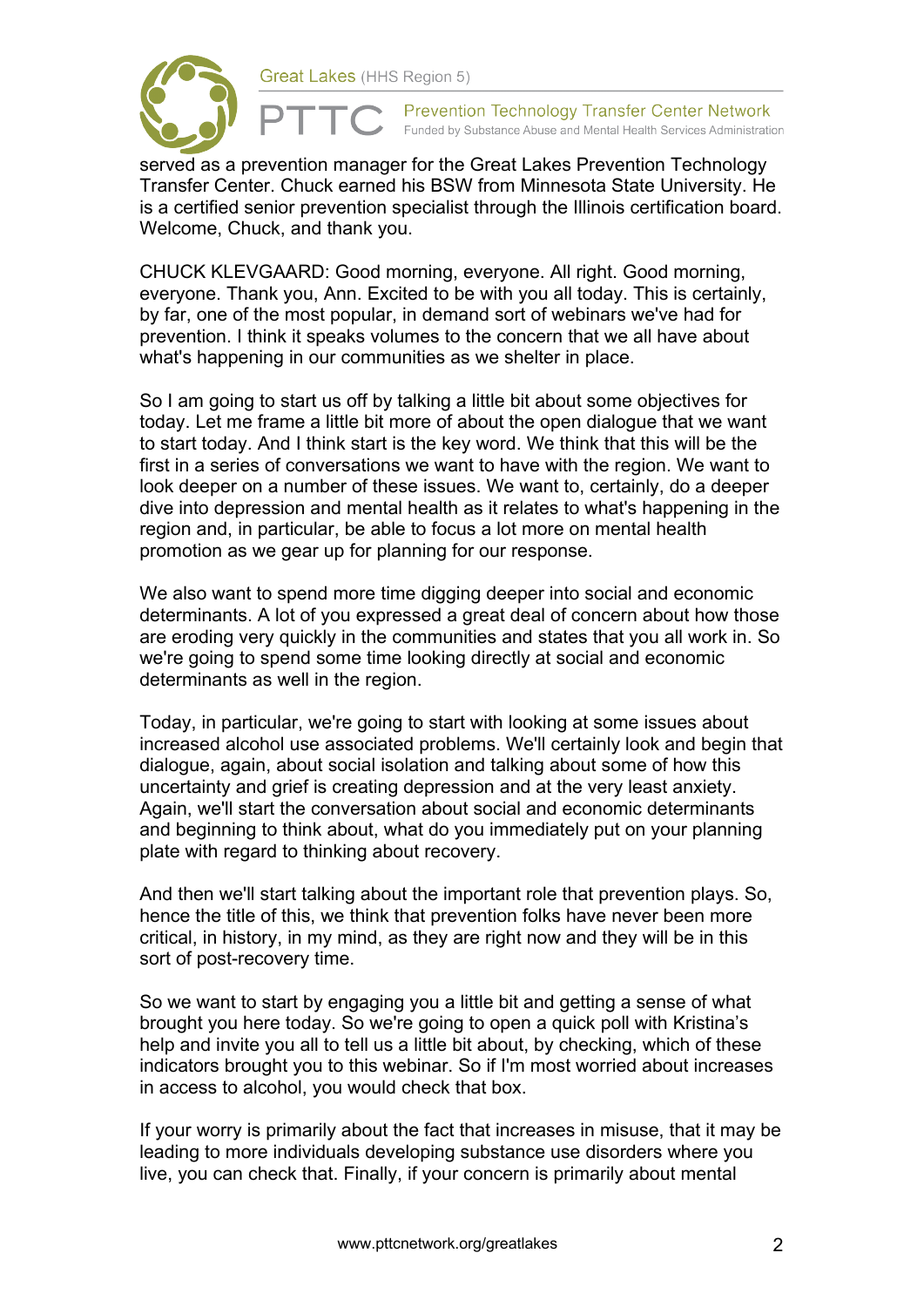

health or depression, both clinical and other kinds of sort of anxiety, and a whole host of disorders that folks may develop, your wave of depression is the box that you're going to check. Finally, if your greatest fear and concern is already seeing the economic and employment devastation issues where you live, you would check that box.

All right. Thanks for that feedback, that and the initial interest. It looks like, again, folks were here for more all of the above. So we're going to hit on each of these, again, with some initial thought and conversation.

I'll start us off with some of what we see in the news. So rather than pointing to sort of peer-reviewed journal articles, as we would normally do, we're at a point in time where we're right in the midst of this crisis. So we'll point to what's going on in the news and how that impacts prevention.

So we know that we've seen increases in alcohol sales. So let's now talk a little bit about what that looks like, and what that means, and how that changes day to day. Certainly, lots of folks thinking about responses to the stress, or disruption in their lives, or sheer boredom as one of the drivers for drinking and increases, and what that means, and what that looks like as that's taking place in homes primarily. And then, finally, sort of looking at the sort of spike in alcohol and drug use, and what are the implications for folks to develop alcohol use disorders, other kinds of problems, that are going to show up for us, and already are showing up.

So there's sort of two factors working together here that folks are extremely concerned about and sort of create this sort of double jeopardy here. It's that in the midst of all of this economic issues, and the fear, and anxiety that people have, we're at a stay-at-home order, meaning that the very level of support systems, whether that's friends, neighbors, a pastor at my church, a therapist, and in some cases even extended family or recovery groups are not available to us. So at our very worst, in terms of anxiety, we're isolated and away from some of the most important social support in our communities. So this sort of double-edged sword is part of what concerns us as prevention, that these two things working together are creating a lot of the anxiety that we feel about what's happening in our communities.

We certainly know-- and again, there's a lot of data collected by Nielsen and others showing dramatic increases. So this is just a snapshot comparing the middle of March with a year ago. So we see increases online and increases in 24 packs of beer. Increases in three liter wine boxes and in other spirits.

Now, some of what we know about that is a couple of things happen from earlier research in terms of looking at disasters and other types of traumarelated events in people's lives is that there is an increase in drinking. There's an increase in sort of problem drinking or binge drinking. We know that there's generally an increase in drinking to alleviate stress and boredom and to deal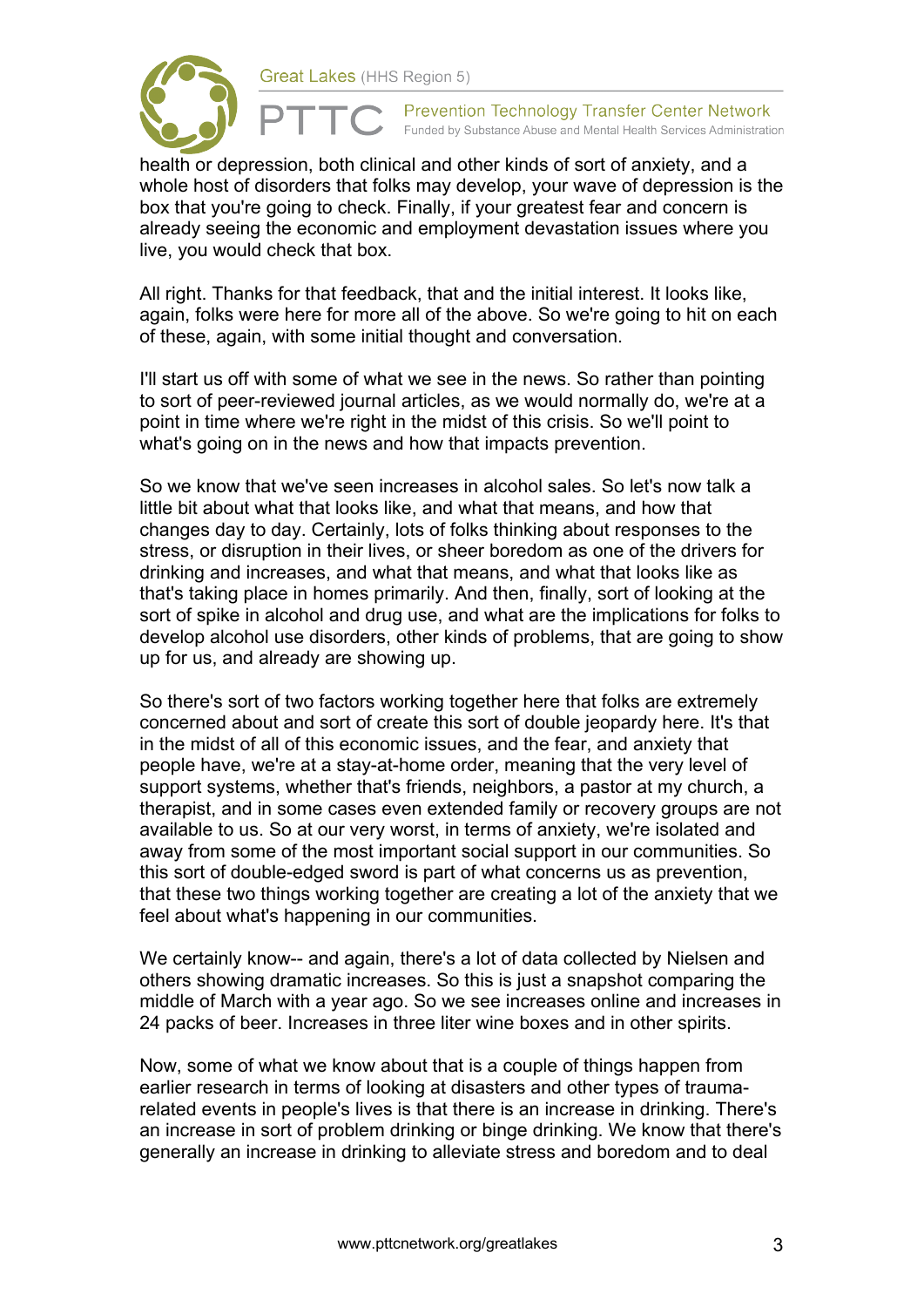

with the disruption and the frustration that people feel. So all of those things are at play that relate to this.

The other factor is that as the immediate impact of folks who've lost their jobs and have limited income right now, there's also a switch to cheaper alcohol. And so we also see that in the initial data. So that not only are there large spikes in sales and online sales, there's significant differences in what people are doing with regard to what they're drinking and how they're drinking are both changing.

So this was the middle of March. By the end of March, alcohol sales were up 55%. Now, again, looking at that comparatively, one of the things we know, from the toilet paper story, is that a lot of people are stockpiling. We think that some of those initial bumps up in sales had to do with just increasing supplies at home. And I think that as we moved into April, we think that the stockpiling issue is not so much the case, that there's some regular ongoing purchases that are indicating that people are drinking it in greater, more significant sort of amounts.

So by the end of March and early in April, online sales where initially we saw 42% increase are now at close to 240% increase with regard to online sales. So as people began to discover apps like Drizly and some of the others that make it really easy to have alcohol available and delivered to your house, we can see even further spikes in alcohol delivery and use. And again, opening- lessening sort of the ways in which alcohol normally is controlled by limiting deliveries, I think all of those things have opened up and had an impact on access and use.

A couple of short-term and long-term issues with regard to health-- we certainly know, from some recent data from World Health Organization and more specifically NIDA, looking at some issues around alcohol suppressing the immune system, we know that from lots of previous research of understanding how any compromise to the lungs can increase vulnerability or susceptibility to any illness, in particular a virus that is involved in the way that COVID deals with the ways in which people contract this.

Finally, I think it's important to acknowledge that while off-premise sales are in some cases feeling like that there may be reductions in issues like property crime, with regard to people not going out to bars and drinking, there's some good news and indicators with regard to what's happening in the community. The bad news being that there's other kinds of increases with regard to potential increases of child abuse. We certainly have seen in other countries and, already here, in the US, significant spikes in domestic violence. And again, we'll talk more about that later in this webinar, but know that the issue of on-premise versus off-premise as both sort of pluses and minuses and concerns significantly.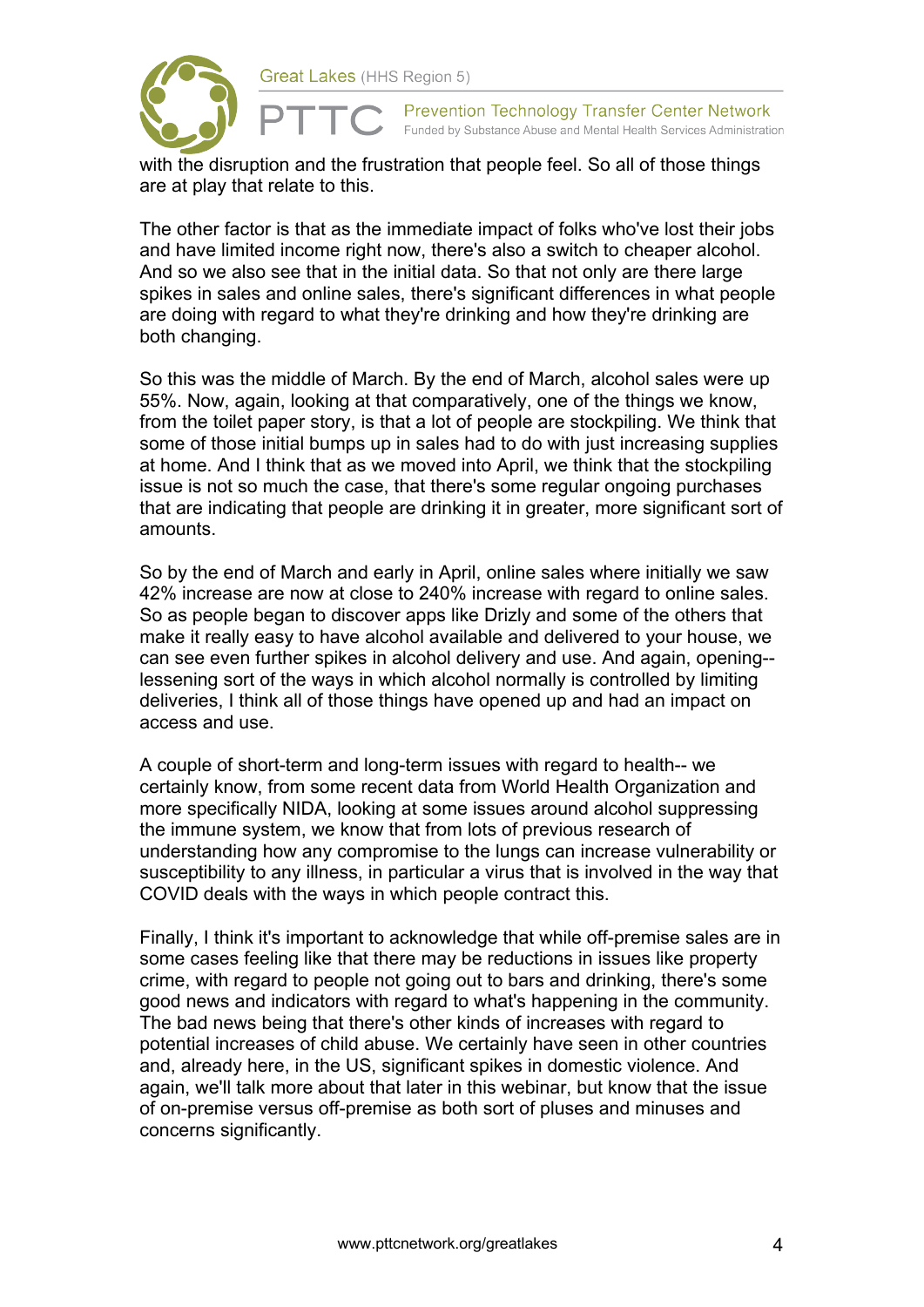



So, finally, I want to talk a little bit about exposure to an outbreak is probably the most important issue with regard to what we know about the damage or trauma that's done, or the potential of developing psychiatric conditions, including alcohol use disorders. So know that there's a fair amount of literature that show that this kind of an outbreak can certainly lead to increases in drinking. I just want to share a little bit about what we know from that literature with you all and what we don't know.

So some of what's clear, as we look at this-- and we looked at 10 disaster studies. We looked at everything from sort of mass murder episodes, to floods, to tornadoes, to plane crashes. We looked at Oklahoma City bombing. We looked at 9/11. We looked at Mount St. Helens-- so natural, man-made, every kind of disaster, and tried to understand what it is that we can say for sure.

A lot of these initial studies looked at the stress reduction model and tried to understand the relationship of drinking to alleviate stress and its relationship to problem drinking. Again, there's sort of a line there that's fairly confident, that we know that if you drink that it increases drinking when you're under stress or trauma, and that we see increases in problem drinking, and that, again, over time, that creates significant issues. Association between alcohol use disorders and trauma exposure with regard to PTSD is well defined in the literature. And again, we know about post-traumatic stress.

Some of those indicators-- they are trauma that presents danger it is clear. Again, in this case, it's less clear with regard to whether we can draw the same kind of conclusions about alcohol use disorders and post-traumatic stress. We don't necessarily have the vision of buildings collapsing around us, or a volcano in front of us, or a wave that washed away our house. So in some cases, that literature has been inconclusive about whether this will lead to more alcohol use disorders.

Finally, there's sort of a lot of studies looking at the issue of self-medication. If folks have illness-- substance use disorders, alcohol use disorders, or other kinds of mental health disorders, if they're self-medicating with alcohol to deal with what, again, more than just disruption and stress, but dealing with medicating an issue or condition, that creates significant problems, both in the short term and in the long term. Finally, I think that the research that's been more current with regard to what we've learned, stuff that's happened since 2012, I think that we can say with more assuredness that we understand that a couple of factors at play predict whether a disaster will result in more alcohol use disorders or other kinds of problems.

One of those issues that's been studied a lot more recently is sort of looking at the type, and timing, and the severity of the stress that's experienced. So to give you some examples, and some of that earlier-- what I just mentioned a moment ago, with regard to some issues like in Katrina or other kinds of natural disasters, alcohol use showed up in increasing amounts right away.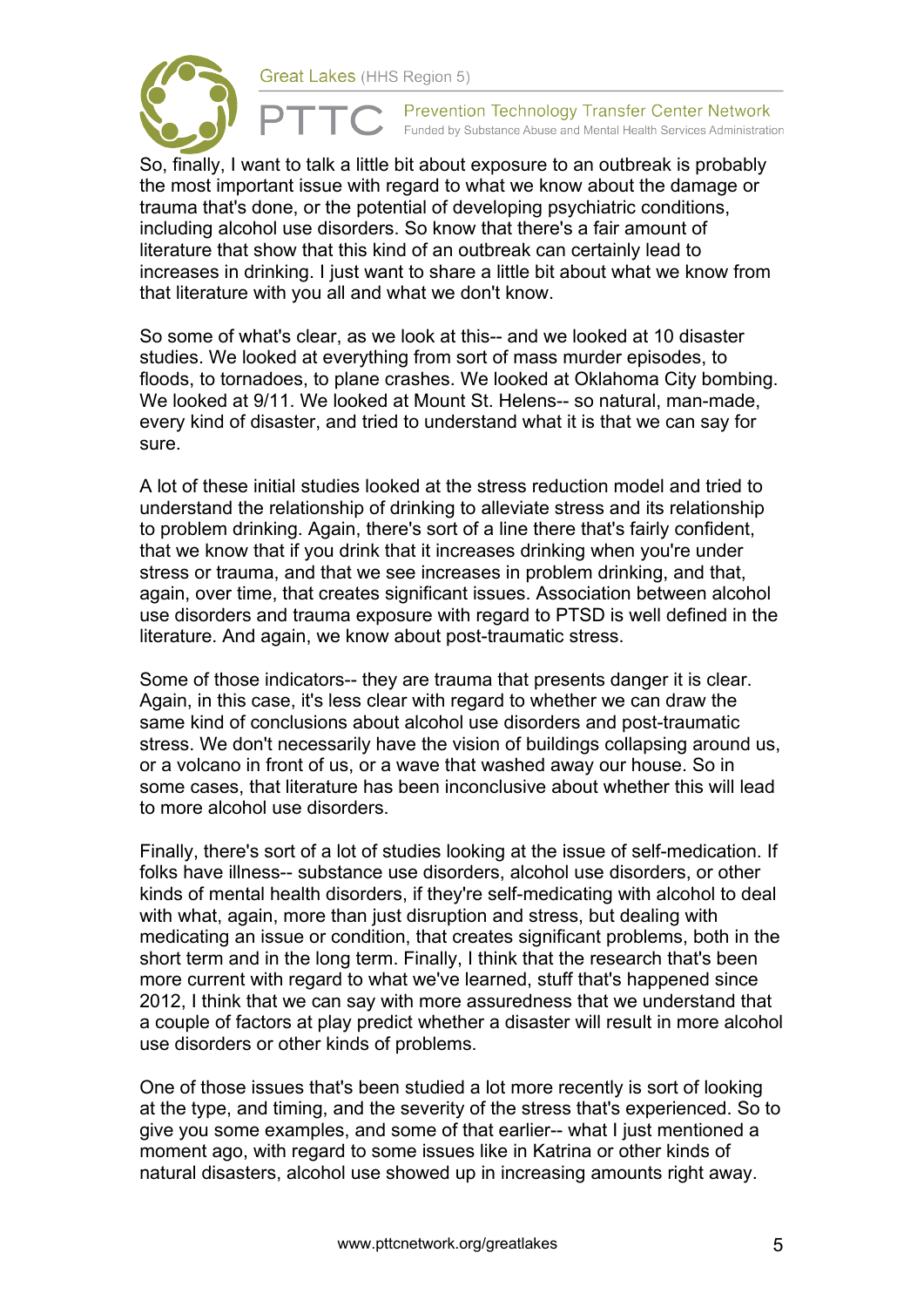

And in months and even a year after the disaster, alcohol use-- sort of some of those unhealthy patterns continued.

What we saw with 9/11, and in particular some of the other research that looked at alcohol use disorders, is that there was a significant lag. And, in some cases, it was a year before they saw a significant spike. And in the case, again, of Louisiana, it was three years later they saw 37% increase or spike in alcohol use disorders.

So one of the things we know is that this particular pandemic meets the criteria for having concern about the potential for alcohol use disorders to develop, being that the type, the stress, the duration of this. We know that the duration of this is significantly longer than a month, around six months. Folks that have lost their livelihoods, their job, their business, their parent, their sister-- those are long-lasting and very severe in nature. So we can conclude, from the research, that absolutely it seems likely that we're going to see impact with regard to all of the consequences from drinking and consequences from heavy drinking or binge drinking, as well as some of the longer term outcomes associated with alcohol use disorders.

With that intro, I want to turn this over to my colleague, Jennifer Myers.

JENNIFER MYERS: Thank you, Chuck, and thank you for laying that foundation and information for us. I want to start first by just commenting a little bit of what we do at Education Development Center. And across nationally and internationally, we are in this space of suicide prevention, violence prevention, and trauma-informed work in what we're doing. And we see resiliency across all of the spaces we go, even places-- we know this, with historical trauma, and we can look, and see, historical resilience in many of the places that have experienced significant impacts.

So I want to make sure that as I go into mental health impacts, and trauma, an intimate partner violence, like Chuck has already talked about and we'll be talking about today, that we remember that resilience is also innate, and that it's our job, as prevention specialists and those working across the prevention continuum, to really tap into the individual, community, and collective, and even ancestral resilience that exists in many of our communities to be able to address the concerns that we'll be talking about today.

I also, as a therapist, my roots-- so much go into not just self care but community care. And I just remind all of us on the meeting today, that what we talk about applies to you. Some of you might be experiencing mental health impacts and stressors during this time, and I encourage you to take care of yourself. I know many of us are not traveling right now, but just a reminder to tell us to put our oxygen mask on first before helping others. And so think about what might we need to do, not just for our own self care, but oftentimes we need to reach out and get that collective community care from each other, and just remind you to do that.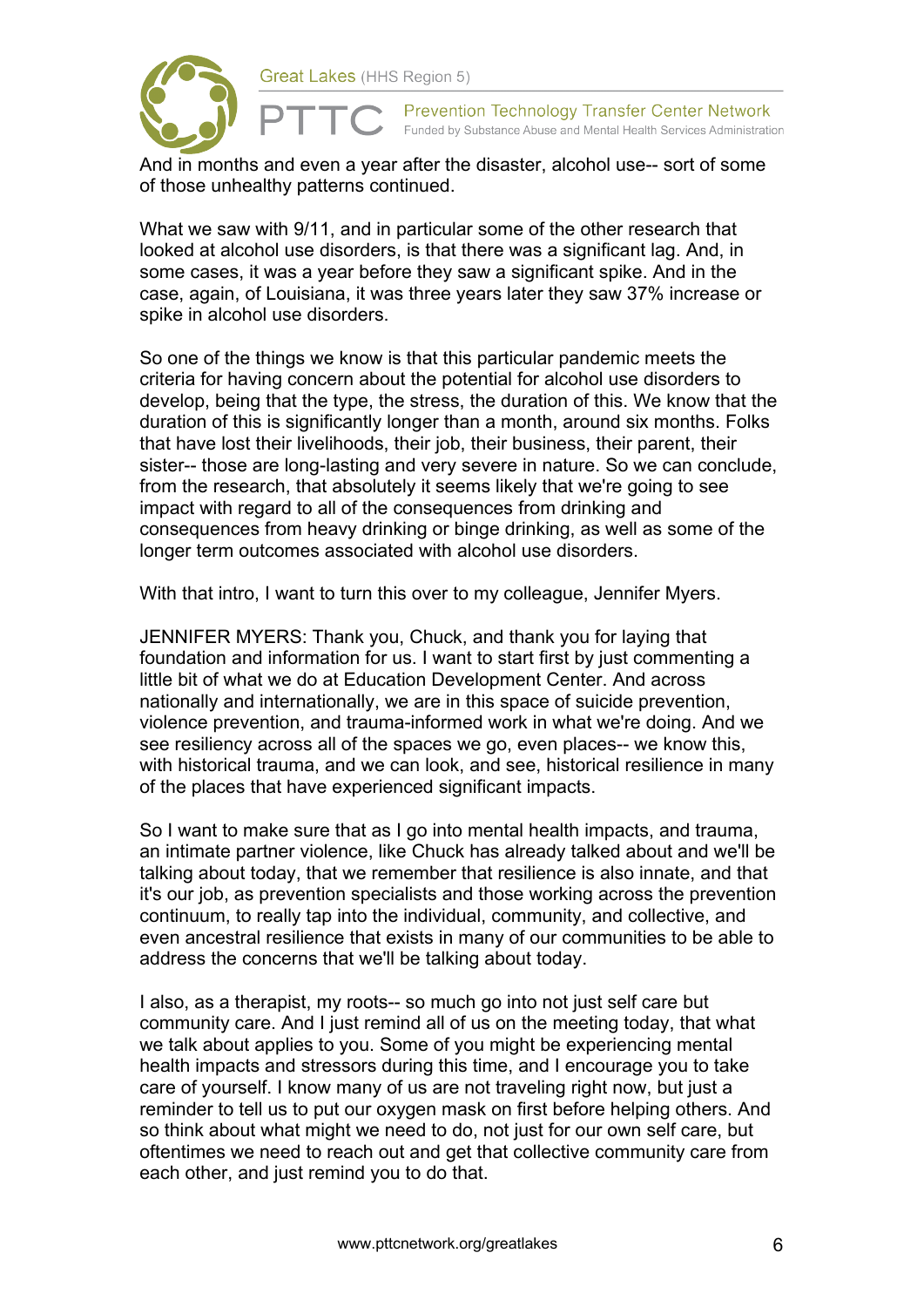

**Prevention Technology Transfer Center Network** Funded by Substance Abuse and Mental Health Services Administration

So as I go into my presentation, feel free to take a few moments to just connect with your breath, just extending your exhale longer than your inhale, and just let yourself settle in as we might talk about some things that might be a bit more stressful in our conversation today or talk about the mental health impacts. Let's go to the next slide here, Chuck. I was thinking about, what has been the coronavirus impacts on mental health, and a Kaiser Family Foundation survey shows about 45% of people reporting some impact, either major or minor, on their mental health.

And now, remember, this is different than a disruption in their lives. The survey asked about how many people had experienced a disruption. So it was about 75-80% of people that experienced some disruption. This mental health impact is different. So think along the lines of depression, anxiety, fears about what might be happening next. But also think about some trauma responses that some people might have for those who have had adverse childhood experiences or experienced community or violence trauma in the past, and how that might be contributing or coming up right now.

And this percentage, this total percentage, was actually increased from a survey, the same survey, just two weeks earlier. So this was the end of March this data is from. And if you think about this, if you look at females, you might see that having a major impact is about 24%, along with those who identified as Black or Hispanic. So think of that as 1 in 4, and think about what might be contributing to that, as we look at how some of these impacts on mental health and economics may be hitting certain communities, certain individuals, harder, due to a variety of different social, economic, cultural, and individual factors.

Go ahead to the next slide. What we know is that the Disaster Distress Helpline has seen that an 891% spike in calls. And this is a help line that people can resource. Its toll-free, multilingual, confidential crisis support, available to all residents in the US and the territories. And what they're seeing is stress, anxiety, depression-like symptoms, which are often common reactions after a disaster.

There's been some things going around about people struggling with sleep, and dreams, and those types of things. And when our sleep is off, when our routine is off, when our supports are off, we don't have the same resources available to us for coping, especially for those who have had some challenges already-- some mental health challenges already. Those might be activated more during this time.

So I encourage you, if you're using that prevention lens, to think about this as kind of four categories of people here-- those that needed help and didn't contact-- so did not contact a resource, like the Disaster Distress Helpline- maybe for a variety of reasons. Maybe stigma, maybe they didn't have access to phone or internet-- they didn't have space on their own. Maybe they were feeling too overwhelmed.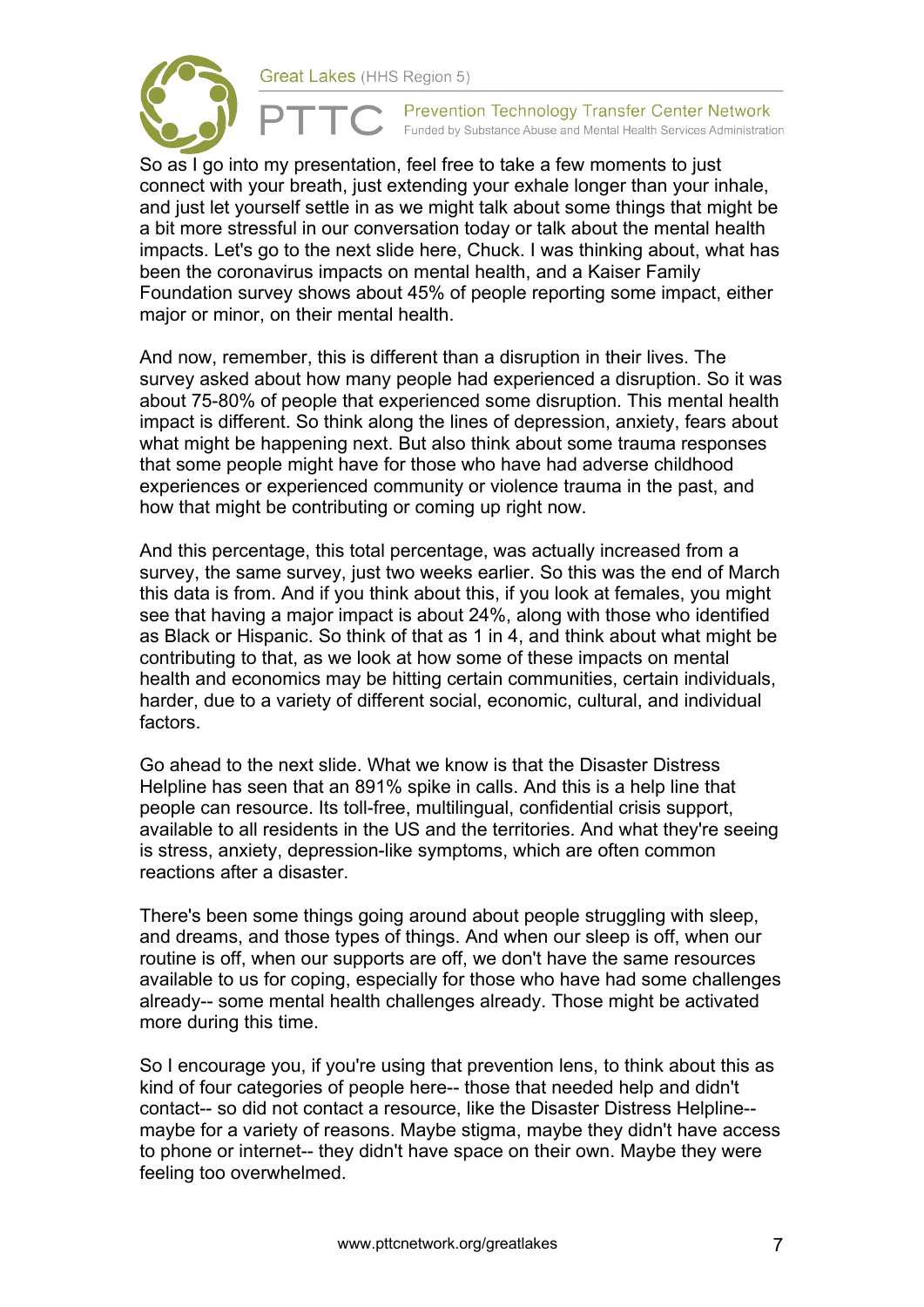

**Prevention Technology Transfer Center Network** Funded by Substance Abuse and Mental Health Services Administration

Then you might think of those who contacted the helpline or other service and received the help they need for acute or short-term distress. Then there might be a third category of some people who received some initial assistance, but yet they're dealing with chronic trauma or stress. And that like those that lost a loved one, or have experienced violence or trauma right now, or in hourly essential jobs, worrying about spreading coronavirus to other people-- grocery workers, things like that. And then there might be some people that for a variety of reasons are coping pretty well and didn't need a resource like this.

So when we think about prevention, how can we reach those who did not use a resource but needed it? And then the use isn't an individual judgment, it's likely something we need to do to improve access and decrease a barrier. Those who used it and got help, how do we continue to help them cope? And those who may be used it and need additional resources beyond a Disaster Distress Helpline like this.

Let's go ahead to the next slide, and we'll get into these mental health impacts in the headlines, and thinking about, you see things all over-- the survivors burden, thinking about those who have gone through experiences of coronavirus and the trauma that they might have experienced. And what we know is large scale crises like this pandemic have lasting effects. Particularly when trauma is repeated and prolonged, the emotional, physical, and behavioral health ramifications of something like an acute stress or a posttraumatic stress disorder have been well studied. So if you think about the aftermath of SARS in Hong Kong, for example, 2/3 of survey respondents expressed helplessness, nearly half reported moderate or severely deteriorated mental health. And that's what we're seeing even in some of our medical workers.

Let's go ahead to the next slide here. If you think about the mechanisms for mental health struggles, what we know is extreme, rigid thought processes tend to contribute to extreme, long-lasting emotional states. What we think affects how we feel and affects how we behave. And some examples here- life as we know it has changed. Things will never be as good as they've been before. Someone who might think that might start feeling more hopeless about this or those types of things.

Why didn't I take this seriously? I'm going to have to isolate again. Or no one knows when this will be over. Lots of conversations about, when will this end, and an anxiety around that. What will stick with us?

And if you think about those who might be having fairly rigid, extreme thought processes before this are going to struggle more now. And some people who maybe didn't show those signs previously might be seeing it more, because it's coming at us in lots of ways-- news, friends, at workplaces. Obviously, we're doing a webinar on coronavirus and the effect.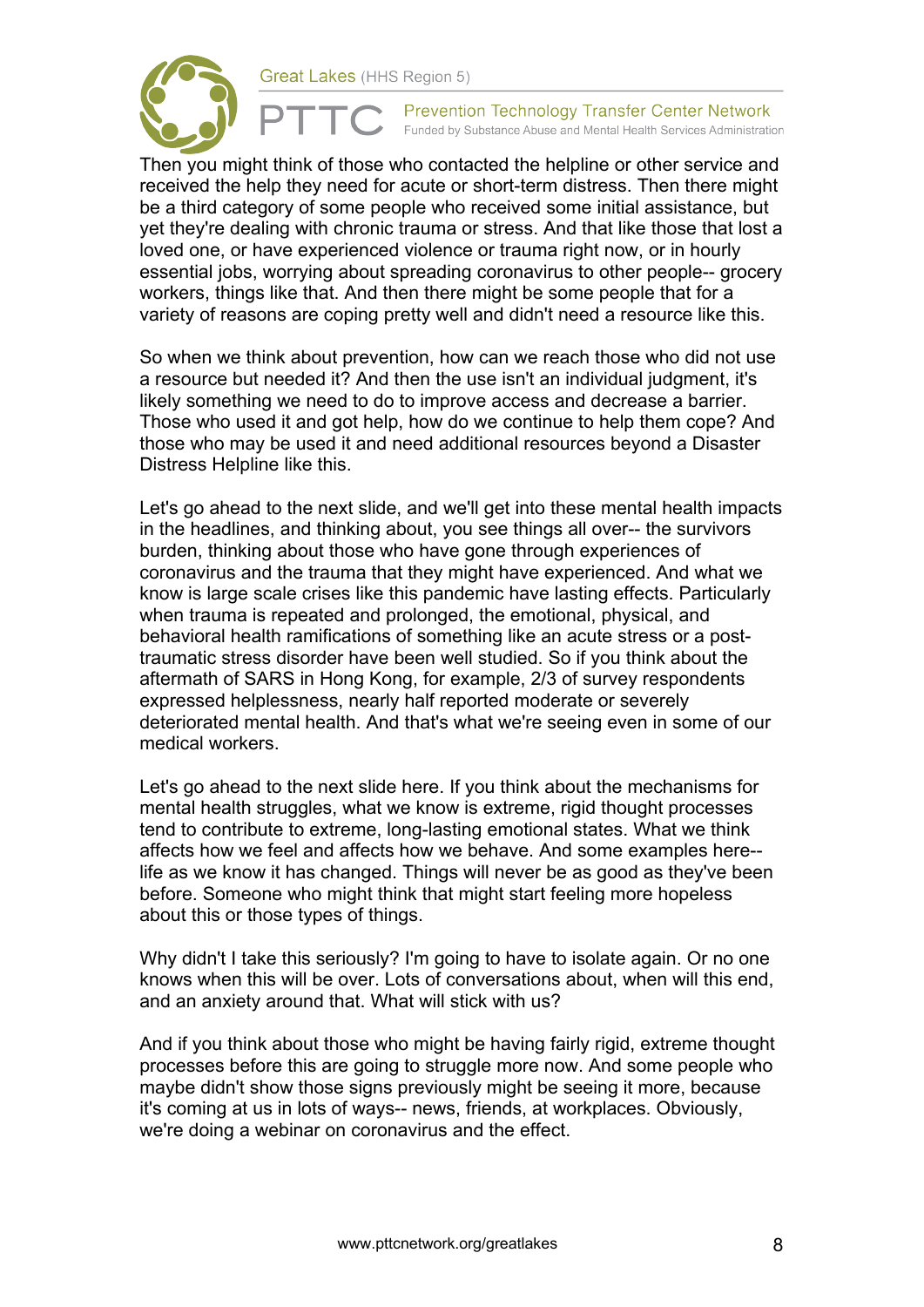



And so, thinking about this, we could look and say, man, everything is just different. It is just so depressing, and it's not going to get better. And when you recognize those as an opportunity for change-- Dan Siegel, who's a neuroscientist, would say, where attention goes, neural firing flows, and neural connection grows. So how can we help people put more attention, and more neural firing, and build those neural connections, into more flexible thinking patterns and flexible behaving patterns. For some people, that's connecting on zoom more often, and for some people, it's not. It's taking time to read a book that's completely unrelated to coronavirus, and say, you know, right now, this is a good book, and I don't necessarily need to go further into those types of things.

So go ahead to the next slide here, and you're thinking about health workers and some of the impacts that they might be experiencing. Think about that fear of that invisible enemy, lack of support. There have been some lasting, cognitive impacts from ventilators or delirium. We've seen some research has shown that there's been delirium, heart attack, stroke, kidney, muscle weakness for those who have needed treatment for a coronavirus.

And recently, a research study out of China showed that there were some PTSD symptoms that were quite high for people who had been treated or quarantined in a quarantine facility. We also have some complicated grief and those types of things. So if we think about this, we really need to think about what are those trauma-informed interventions that we can apply right now?

One of them is to increase people's voice, choice, engage those strengths within our communities. But also, how can we communicate order, or a plan, and community support? And this can be really vital. Even if we don't know exactly when schools are going to open, we can communicate that there's a plan to address needs now, that there are things people are doing to address their young people's needs right now, that the support of the community is here by delivering meals and those types of things. And less focus on when schools open or when this is going to happen, and more on the, what can I control, and address, and build safety right now in a way that is specific to the individual and community's definition of safety?

You might have heard some sirens when Chuck was talking. Some people find sirens supportive and safe-- helpers are coming. And others may not so much. And so, how can we help people to tap into what helps them bring in those trauma-informed principles, not just in treatment but across our communities, of empowerment, voice, and choice, mutuality, peer support, engaging culture and gender differences that really help empower people?

Go ahead to the next slide and think about domestic violence in the headlines or intimate partner violence. I think it was Mary-Beth, in the chat, from Louisville, who mentioned talking with the chief of police, that violence was happening more often. And we need to think about the impacts of not just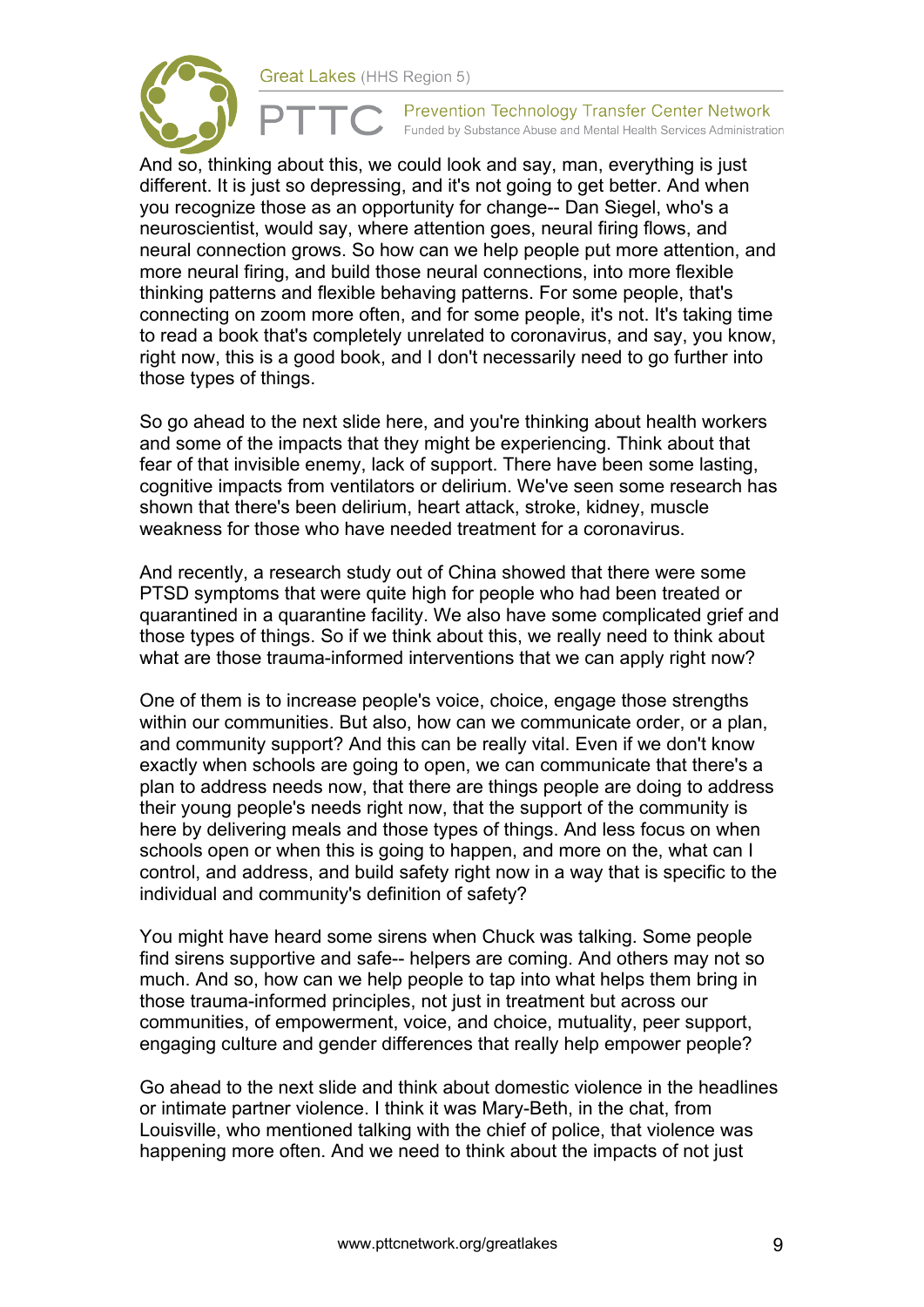

intimate partner violence, but also child abuse, and neglect, and other things that might be occurring in our homes, in our communities, right now.

So ahead and move to the next fight. And thinking-- oh, focusing in on abuse that is unaddressed. And some people wonder, what do you mean by abuse that's unaddressed? One thing that's happening right now-- so I think of it as abuse that's unchecked. So in the past, before we were all staying home, or most of us are, we had an ability to go to work, go to the grocery store, those precious things, and see young people, see people's partners, and those types of things, and be able to identify anything that looked awry.

If there were physical marks or bruises of abuse, be able to identify signs of concern and those types of things. And right now, people are in their homes, sometimes not turning on videos, not having access to internet and other types of resources, that might help someone identify the intensity of abuse or violence that they're experiencing in their homes.

And we know that abuse that is unaddressed can lead to mental health challenges, substance use, and violence down the road. We know this, even through things like the Adverse Childhood Experiences Study, where you see the higher the number of adverse childhood experiences a person experienced in their lifetime, there can be impacts for years. Now, I want to make sure I say, for anyone who's wondering, what do we do from a prevention perspective, we also know neuroplasticity and intervention to get people the treatment that they need and the support that they need in their communities to prevent violence has been shown to make a big impact and support resiliency.

So what do we do for intervention right now? Well, in a community perspective, we can come up with code words or code signals that someone could potentially say if they were texting or calling a 911. Some places have the ability to have a text resource. Or if they're in a school classroom, what's something that's clear that a child or others can do to a teacher or others around them to say, I am not OK? My home is abusive or violent right now, or I'm afraid. And if you are working with anyone who has had violence in their past or has had stalking-- signs of intimate partner violence-- you can create this now, ahead of time, before someone is in a potentially increased violence situation, so that you're able to communicate with them in a safe way to see when they might need additional resources or have concerns there.

If you go ahead to the next slide here, you can think about how the Crisis Text Line has actually been a great resource. This is actually slightly different than the Disaster Distress Helpline, which is a federal resource. This is a not-forprofit called the Crisis Text Line, and you can text for any reasons, no matter what it's connected to. But they have seen texts mentioning sexual assault and emotional abuse 25% higher when people mention quarantine, 28% saying, yes, I fear harm-- physical, emotional, or verbal abuse.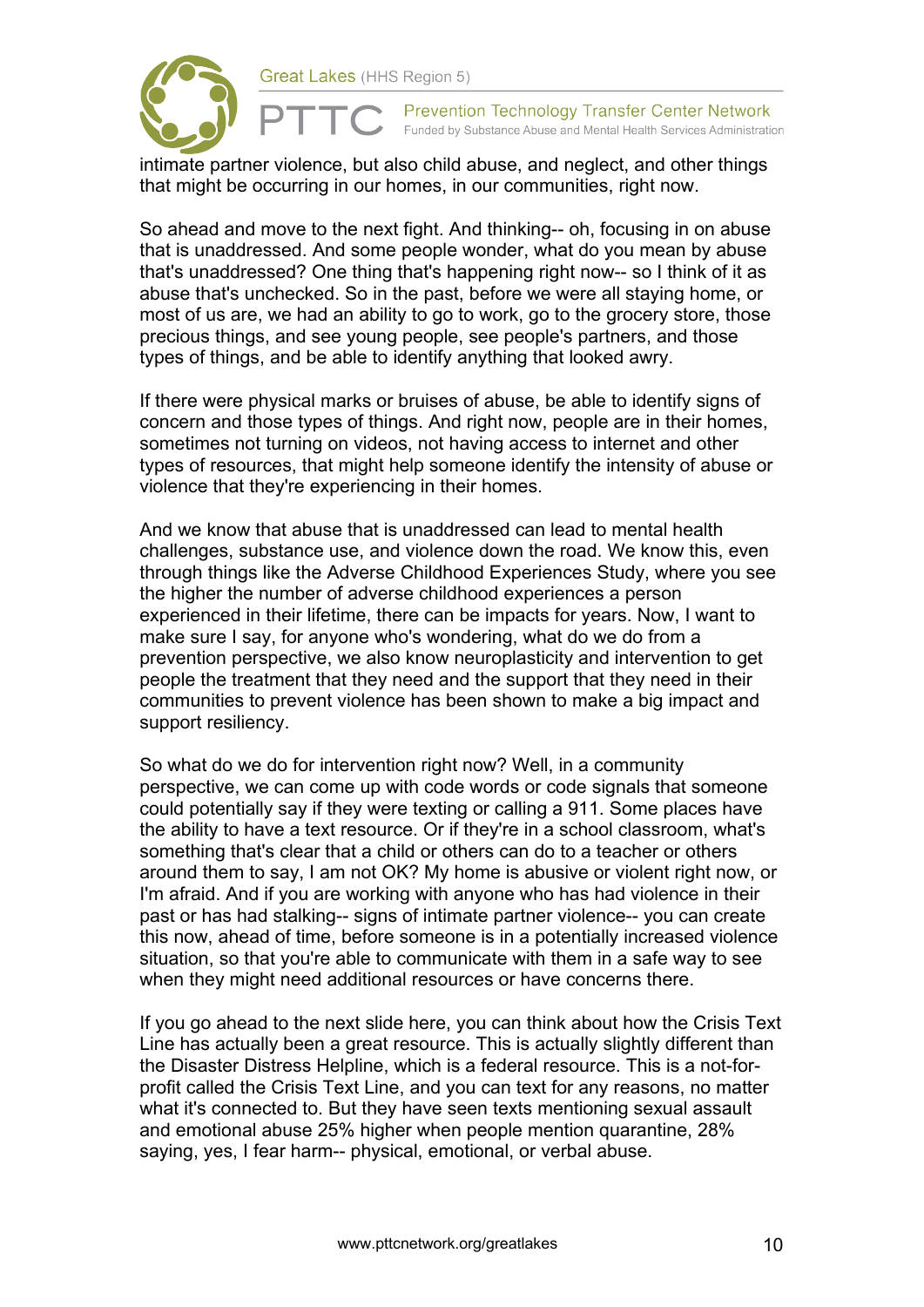



And words about "hit," "violence," or "abuse" going up 15%. And so, if we think about this, if people are texting these things, texting might be a great way for those who have access to it to be able to think about, how can we add, one, prevention informing about resources? Two, how do we check in? And I also, when I think about abuse and violence, think about suicide prevention. How can we make sure that we continue ongoing supports, like a caring message that doesn't demand anything, that says we're here, and we're thinking about you?

Now, you don't have to do this yourself. This doesn't just have to come from the substance misuse counselor or professional. We can activate chaplains, and spiritual leaders, and neighbors to do this with each other too. And that's how we prevent things in our community by activating a large support network.

So go ahead to the next slide here. Thinking about coronavirus and economy in the headlines, this first one here talks about the impact on the markets. And I think about some of our older population, who may have put a lot of money into stocks and those types of things for retirement, and don't have this much time to rebound. And looking at those things, what does economic impact tell us from a mental health perspective? People might feel hopeless, down, feeling depressed, feeling as if there's no way out, potentially feeling trapped, which can be a sign of suicide risk.

So go ahead to the next slide. Now, thinking about who has been impacted, we see that about 40%-- so kind of 2 of 5 people-- say they've lost her job, lost income. But we also see disproportionate impacts in certain communities. And we really need to tune into this. And from a prevention perspective, this is where we might need to put additional resources.

Go ahead to the next slide. So if you look at this and you see those who have reported losing a job or income, including their hours cut, many of them falling much more in those who have lower incomes. And I know there's actually some data about even health care workers who have been impacted who aren't on the frontlines so much, but would have done other things, whose people aren't coming for routine appointments as much. You're not getting your teeth checked or your eyes checked. So even thinking about other people who may be impacted here too who you might not typically think of. And looking at about 42% of those who are under age 65 losing some of those impacts or having those impacts. And older adults not being immune, many of them seeing some impacts also or concerns about younger people.

Let's go ahead to the next slide. This is actually where it gets to some of the health care people who have lost jobs, but also leisure and hospitality being one of the biggest things impacted. And this is where there can be some intersection in what we've just talked about. Because Chuck started out with alcohol misuse-- some communities trying to support leisure and hospitality have opened up and allow for, say, curbside cocktails to be picked up or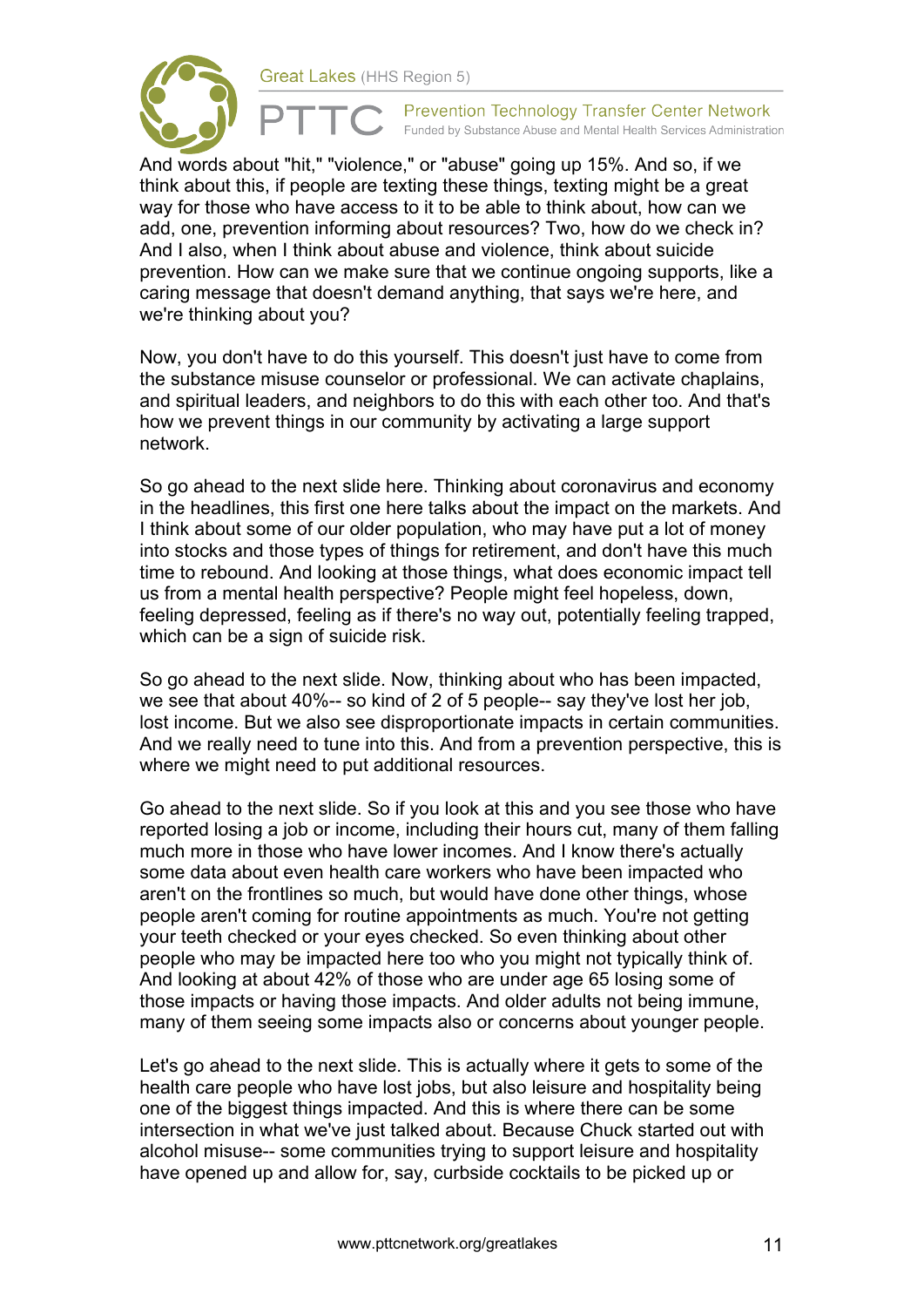

ordered. So we have both of these things happening, where we're trying to support people's impact, but it might have a negative impact in our communities with increased access at times.

Go ahead to the next slide or the next one here. So looking at the pronouncement here really being in those lower income workers. And while these slides focus on the economic impact, also think about those lower income workers who might be considered essential, who may still have a job, but have to be concerned about exposures to themselves and family members, and are running our grocery stores, and delivering to the front door, and those types of things. And how we can look at prevention are crossed and including all of the impacts that people might be experiencing how- getting ahead of them.

Go ahead to the next slide. I believe I'm going to hand off to Chuck further to talk more about the social determinants.

CHUCK KLEVGAARD: All right. Thank you, Jen. We want to move into a section that begins to highlight some of the answers in our response-- some of the way we think about recovery, and where we're going to go with this. So if we've sort of painted this picture of statistics that you all know, and you know well, we want to begin to think about and talk about what it is we know, as prevention is about social and economic determinants, and how do we leverage those points of entry to impact those things to support those populations that are most vulnerable.

So we know, again, the sort of issues of inequality. And I'll talk a little bit about that. We certainly know, again, sort of which social and economic determinants are involved. I think one of the issues to acknowledge foundational here is that alcohol-related harm and social determinants are considered, in the literature, to be bi-directional. Meaning that on the front side, alcohol-related harms of someone with an alcohol use disorder or having an alcohol problem of any kind, experiences more loss of earnings, family disruption, all of those problems-- violence, mental health issues-- and ends up with having an impact on socioeconomic status.

Now, as a result of that, there's also been a disadvantage for that same population of folks who may then not have access to treatment, may not have decent insurance, may have all kinds of co-occurring health problems that perpetuate this cycle of disadvantage. So we know that this has already been operating. Prior to the pandemic, this was happening in the world already for us.

So quick reminders of sort of what we mean in terms of social determinants, really looking at conditions in the places where people live, learn, work, and play. So we're going to highlight some of those, and, again, invite you all back into the conversation a little bit, and get a sense of some of those things that we think of as social and economic determinants we've already hinted that in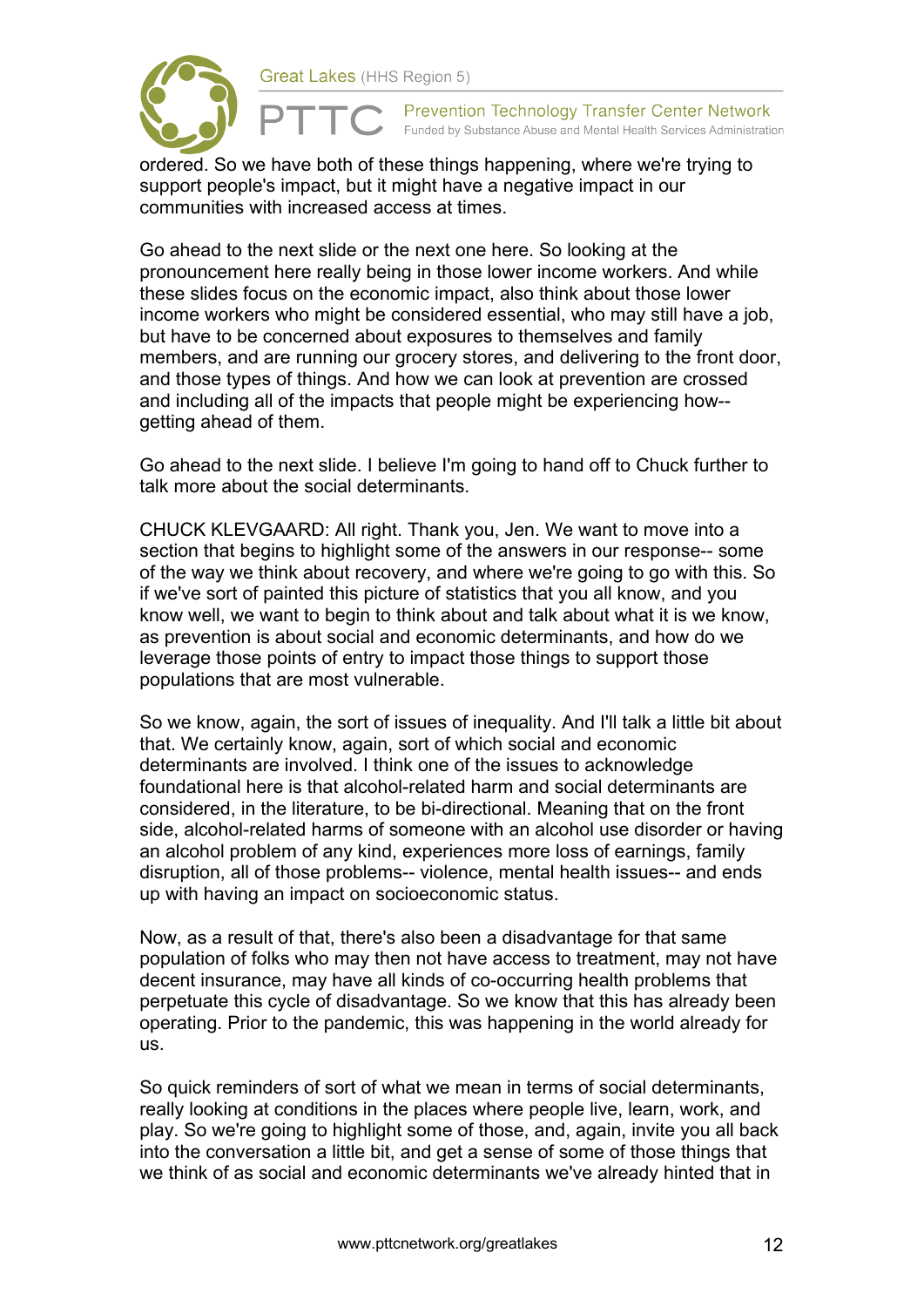

terms of being impacted. But I want to invite you now to share a little bit about one of the things-- sort of 1, 2, or 3 of these things-- that you're most concerned about.

So Christine is going to bring in another quick poll. And we'll invite you to identify which of these things are a concern for you or greatest concern for you. Is it social factors-- things like safety and support? Are you most worried, where you live, about job loss, and income, and the sort of long-term, farreaching impact that that's having in your community? Are you already seeing evidence and concern about health behaviors, including alcohol and tobacco use, other drug use, diet, exercise issues? Finally, is it a concern, where you live, to be looking at issues of health care? And by access, meaning that I think, at this point, many of you probably experienced what I had happened on Tuesday of this week. My doctor's office called and canceled my appointment.

So I don't have access to my doc right now, except if I can make an appointment through Skype. But in terms of broader access issues, of folks who may not have access to health care for a whole variety of other reasons that present disadvantage. They've lost their job, they've lost their health insurance, they've lost their income. If quality and cultural competence of care is an issue where you are, you would check that as well.

All right. Seeing, again, that folks are all over with these. Thank you, Christina, for sharing the poll. Let's dive into this a little bit.

This is, again, based on sort of what we know from decades of understanding about social and economic determinants, we know that 20% of a person's health and well-being is related to access to care and the quality of care. So that, right out of the moment, that's that bottom gray line there. And the physical environment, social determinants, behavior factors, drive 80% of all of the health outcomes for us.

So when we start to break those down, when we look at socioeconomic factors, thinking about education being impacted. Folks are not going to school. We know that there are all kinds of impacts with regard to education and opportunity. We know about job status. We just covered that in much more detail.

The levels of support have been impacted and eroded in some communities. Obviously, income has taken a huge hit and community safety. So all of those factors that we would consider socioeconomic have had a major hit in the last month, the last six weeks, the last two months, and likely will continue into- well into-- the next year for folks. So this both severe and long-lasting impacts on those socioeconomic issues.

Finally, on some of the health behaviors-- we've started talking a lot about that already in terms of alcohol use, tobacco use, diet and exercise, sexual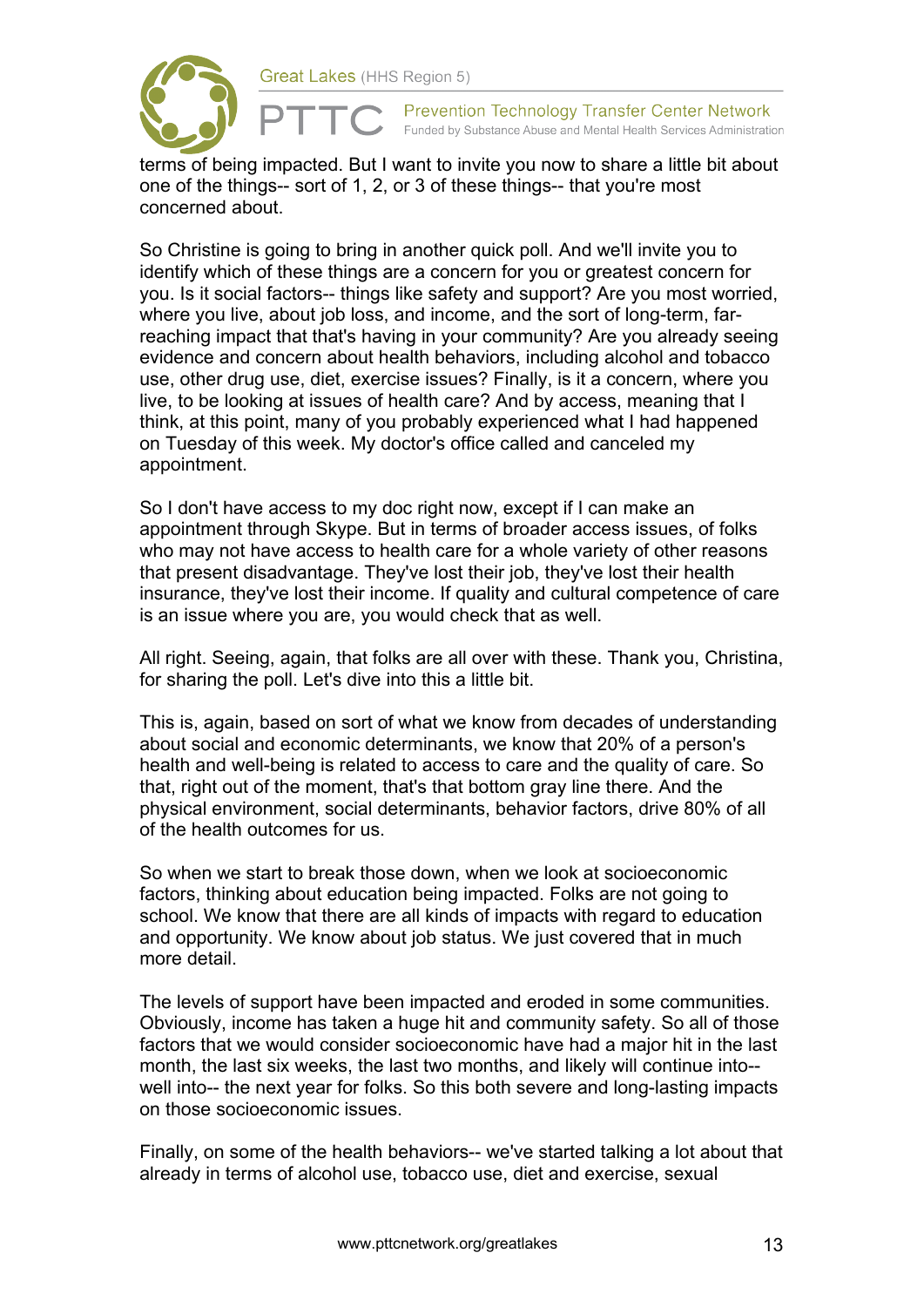



activity. We can look at that issue with regard to social media. There's a number of companies that are tracking what's happening on Twitter, and the amount of references to drunkenness, and violence, and other kinds of unhealthy behavior and risky behavior dramatically up. So we know, again, from some of the initial of ways that we can look at what's happening with regard to help behavior, all four of those issues are being impacted as well.

And, finally, again, sort of physical environment-- dealing with issues like school, neighborhood, and family, with the immediate sort of impact of us not having access to playgrounds I live on Lake Michigan. I can't walk along the beach right now, because the park is closed-- the Lake Shore Drive is closed. That's impacted both the issues of exercise, but also the ability, for many of us, to go outside and to enjoy our neighborhoods and our community has been hampered by stay-at-home or locked down sort of orders with regard to this.

So, in this scenario, this is a place to start. So when you begin to think about what's happened in my community in my state where I live, which of these are you most concerned about? And again, we can look at data for each of these and be able to begin to think about where are the points of entry that I can consider.

I also want to mention the issues of health equity. And I think what's been reported in the news is both sort of a double-edged sword. We're certainly, in this particular graph, this is from the CDC, we see that about 1 in 3 people get sick enough that they need to be hospitalized. So one of the things we know, for example. in this particular graph, is that 33% of hospitalized patients, in this particular study Black African-Americans, that they only constitute 13% of the population in this study. So they're more likely to be hospitalized.

Now, some of what shows up in the media, and, in particular, sometimes community leaders citing this issue, of underlying conditions being the driving factor. I've even heard some politicians say, barring that underlying condition issues, then race is not an issue. Or sort of inequities or health equity is not an issue. And we know, from our prevention experience, that that's a dangerous way of thinking, that that's certainly not true. I want to share that, again, here in the Midwest and elsewhere, where people are willing to share data-- and I think that's still sparingly in some parts of the country-- we're seeing that this virus is killing people at different rates as well.

Now, and again, pointing to social and economic factors and a whole host of stuff that we just talked about, we can begin to understand why that's happening. So why in Chicago 70% of the virus-related fatalities are among African-Americans. We again know from our experience in prevention why that's happening. And folks taking that back in places like Milwaukee, and taking very ambitious and aggressive steps to deal with some of the inequities that they're seeing in their communities.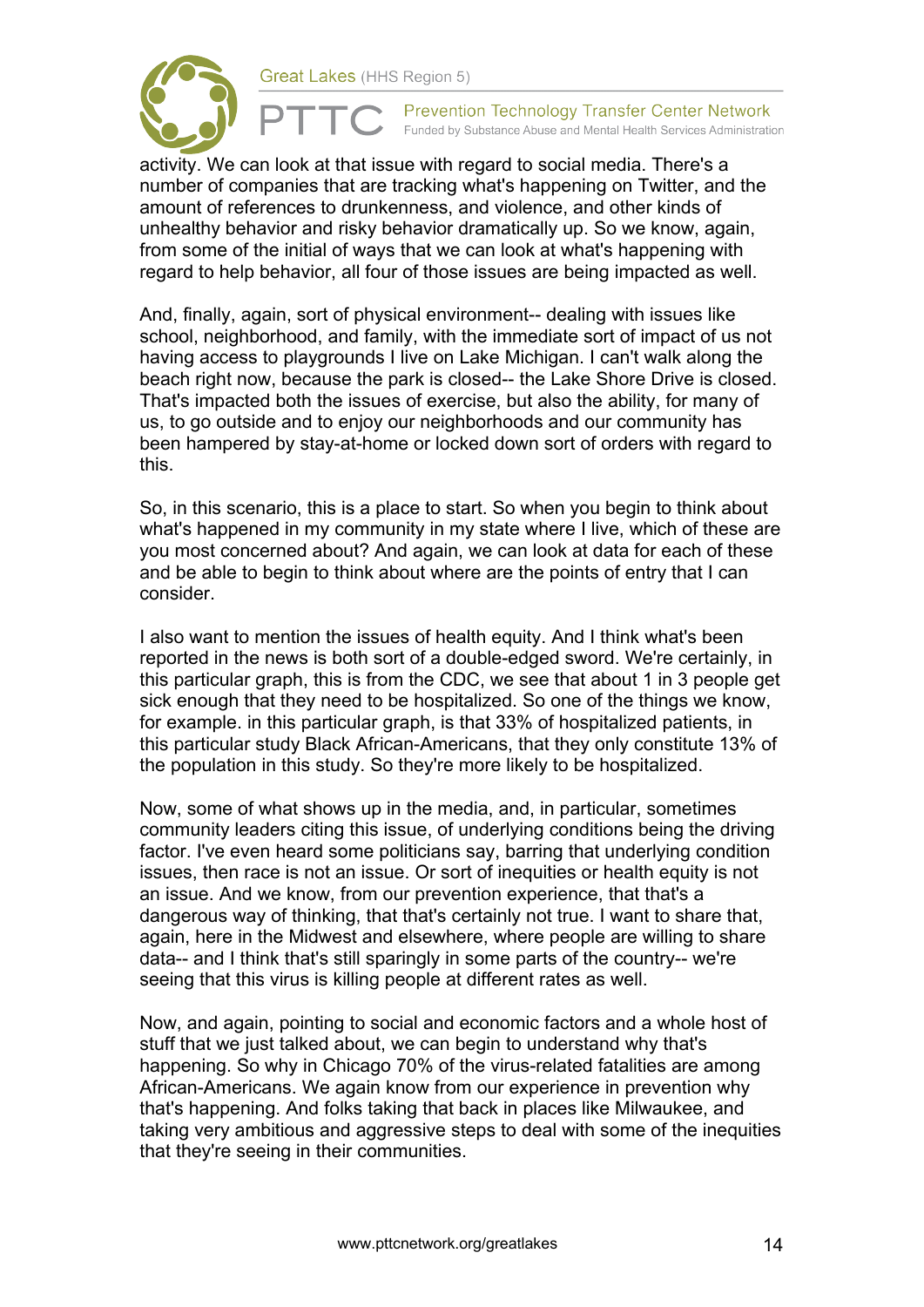

Prevention Technology Transfer Center Network Funded by Substance Abuse and Mental Health Services Administration

I want to say, again, that sort of the issue here that's important for us as prevention to continue to talk about with folks is some of what Jen talked about, that in addition to the inequities of the spread of the virus and the devastating effects of the virus, it's important to remind people that low wage workers lost their jobs at greater numbers. And for many of those low wage workers, they had to stay in the job. They didn't have the luxury of working at home, because they had the types of jobs that required them to be on the frontlines.

We know that older adults in nursing homes are seeing a very different experience with this virus. We know that all kinds of marginalized populations have higher rates of infection. And it's important, again, to talk about that from the standpoint of those underlying conditions, like diabetes, hypertension, obesity, but also acknowledging which populations have those underlying conditions is often lost or left out of the story. So I think, in our country, we have sort of a history of racial and economic injustice that really set the perfect conditions for an inequitable spread of the virus. And don't be afraid to say that and to make those really important points about, as we move into the conversation about recovery, that this will be critical that we get our voices to the table on some of these issues around equity.

Finally, I think that there's some great sources for us to look at, and the CDC has a Social Vulnerability Index for the spread of the virus. You can look at a combination of demographic and socioeconomic factors where you live. You can look at things-- again, sort of the first layer is looking at the issue of vulnerability, about underlying conditions, and access, and being on Medicare, and those kinds of issues are factored in here. But then you look at layers of these other determinants, and you begin to see where communities are at risk, where counties have populations that meet multiple of these factors. Meaning, they're doing double and triple duties as on some of the most devastating factors that we just talked about.

So, similarly, in Ohio, you see that sort of wave down in Appalachia that's not surprising. In places like Michigan, you see some issues with concentrations of these factors in Detroit. So know that, again, as you consider your state, your community, your county, take the time to look at which of these impacts have happened and to whom-- all important things. Finally, looking at the other side of this, there's sort of a US News and World Report, paints a picture to again look at your counties from the other angle.

So do both. I think this looks at it from the standpoint of 10 categories that are looking at positive indexes-- so community vitality, where there's evidence for equity, a strong economy, education, environment, food nutrition, population, health housing, and all of those issues. So know that, again, these things have eroded. But at least this gives us a baseline of, where were we three months ago? With regard to this and, where are we now. So it's a place to look at it from the standpoint of painting that positive picture.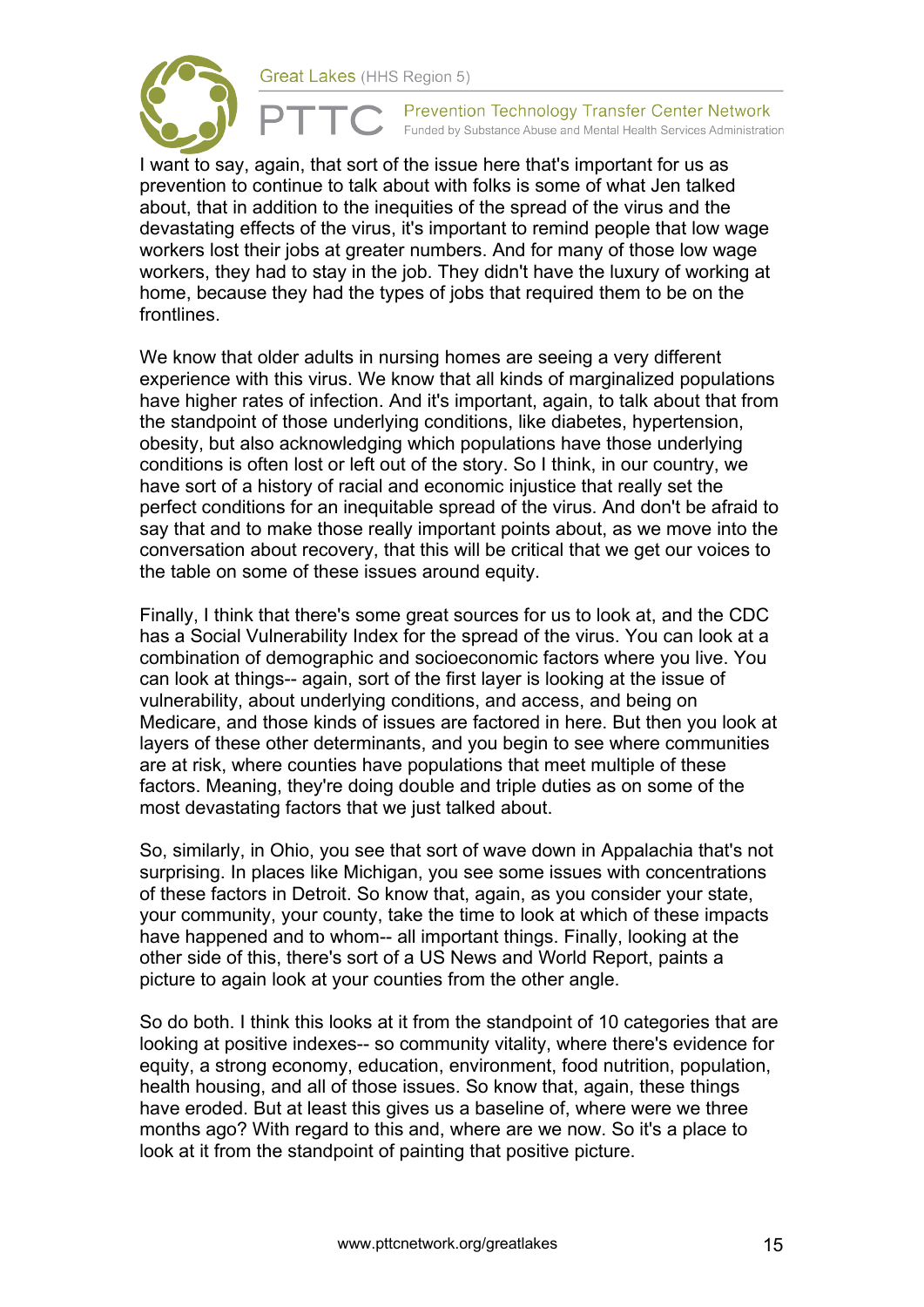

Finally, again, the sort of places to start. As I think about the community that I work and live in, we know, right from the get-go, that we have issues with housing. We have lots of governors and mayors that have put a stop to evictions right now. We know that folks have lost their livelihood. They've lost their businesses.

You've heard Jen talk about, up to in some places in the country, 40% of people have lost income. And housing is one of the sort of immediate issues that will show up for both renters and homeowners. So thinking about housing long term in the community where you live, there's going to be immediate impact on folks who have homeless issues and who get evicted. So the moment that we get out of this economic crisis and landlords can begin evicting folks again and foreclosing on people's mortgages, we're going to see really significant spikes in housing issues.

We know that there's food issues all over the place. And again, that's made the news, but we also have issues with regard to children having access to meals that might have been provided through the schools, and that there's been some short term ability to deal with that, both in terms of pickup and food delivery. But we again see lines-- long lines-- around the block in the neighborhood I live in with regard to food panic, and lots of folks standing in those lines are not people that have ever in lives used a food pantry. Thinking about access to education as people lost jobs, or businesses, or livelihoods, that need to learn a new trade, a new skill, to have to go back to school, and the access to school itself is now being compromised as well.

Finally, the issue of prejudice I think, is, again, depending on where you live-- I can tell you that that, repeatedly, if you're like me, and you watch a lot of CNN, you might have heard the word China-virus dozens and dozens of times. And the way that that impacts the communities where you all live, for some folks, that begins to create an impression, a belief, a stereotype, and then just leads to discrimination and even violence. So, again, the sort of connection of violence with which Jen talked about, know that that's something, again, to get a handle on, where you're thinking about creating a plan for your response. Don't leave that out.

Thinking about the levels of social support-- we know, for example, in some places, they've done online, 12-step meetings, and that there's been access to telehealth. And those are great news stories. But in terms of the overall levels of social support in the community, something I would put firmly on your radar screen to say, let's look at what happened to that, and how do we connect people? We know, from our instinct as prevention, that resiliency is tied to a sense of belonging and a sense of connectedness. And that has been absent for weeks in the communities where we live and work.

Finally, issues of employment and reemployment of folks is something that, again, there should be a plan for that at the county. And every community should have a plan for that. It's a way of reassessing health behaviors and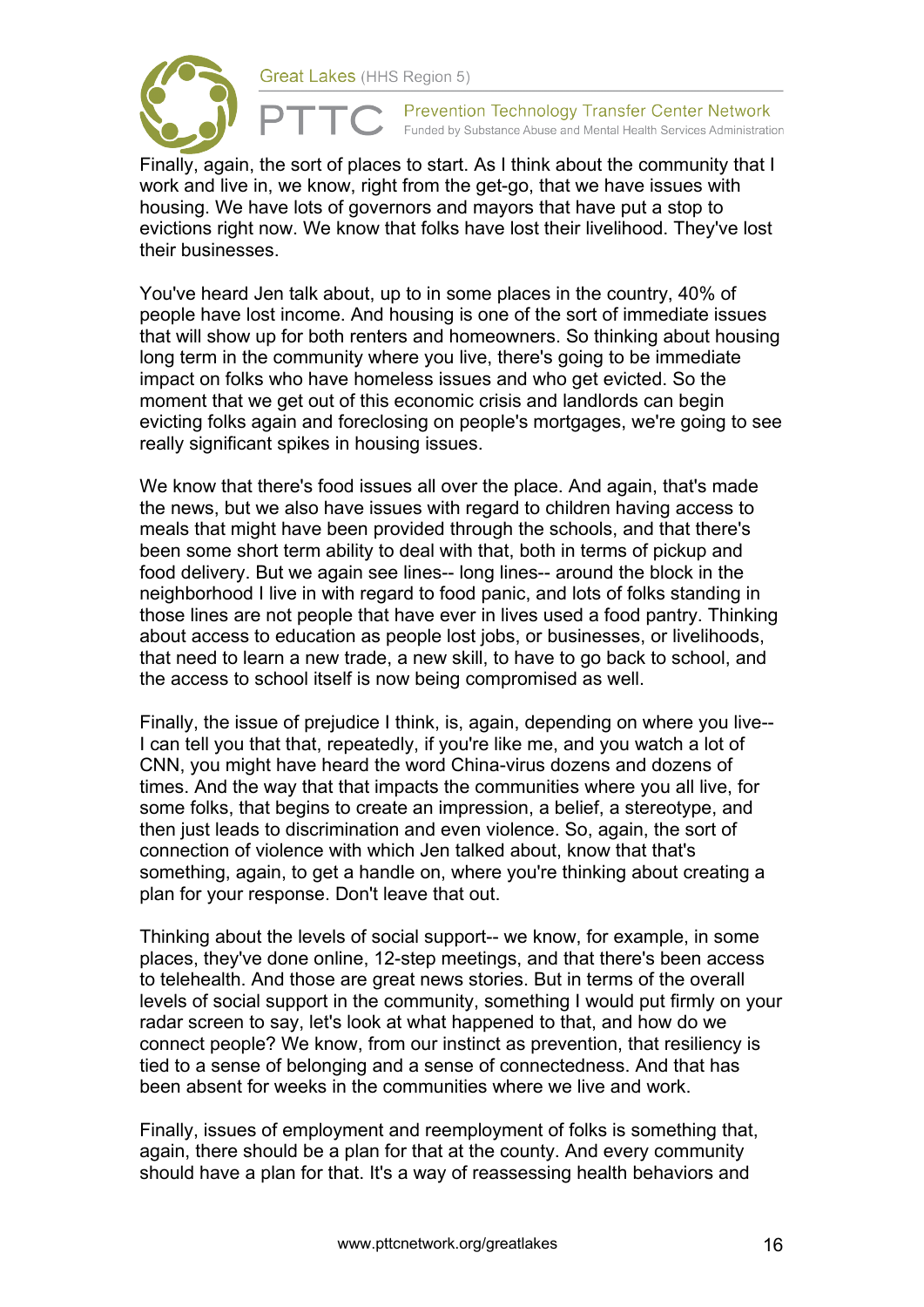

thinking about all of the resiliencies that Jen mentioned that are both in individuals, and in communities, in places where you've built strong counties and communities. Finally, we leave you with some thoughts, and we're going to point to a handout in a moment that makes 12 powerful points about the critical role for prevention.

I started this conversation today by saying, I think that there are some amazingly important critical steps that communities can take right now, and that prevention has been positioned, over time, with the competencies, and the skills, and the experiences to play a vital role, a critical role. So this handout is going to point to 12 of those talking points. They're worded in ways that if you're in an environment, like everyone is, with regard to budgets that have been adjusted in some by millions or billions, there's a reforecast in that document, where you can look at what your state is projecting with regard to lost revenue right now, as well as what will happen next year.

So we know that there are shortfalls, and they're everywhere. They're at the state level. They're at the city level. They're all over the place. And so it's important that we raise our voices and begin to talk about the importance of prevention and why we are well suited in this case.

So these are examples of competencies and skills, and that handout has 12 powerful talking points that you can use, whether you're going to any kind of a briefing or community meeting, or you're talking to a leader where you live, those are points that you can make, and that they have ready-to-go talking points prepared for you. And we are at a Q&A.

PRESENTER: Great. Thank you so much, Chuck and Jennifer. We're going to transition now to reading off some questions that were submitted during the presentation. The first question that we had that we had several upvotes on was, do you know of any prevention EVPs that address ACEs with children and youth? If so, what are they?

JENNIFER MYERS: Yes. It's a great question. And there are a lot of different approaches. So I want to remind people that when we talk about across the prevention and intervention spectrum, we talk about the community, and the family, and the individual. And so I'll answer this from a mental health perspective, remembering that there are approaches to address, like really bringing in trauma-sensitive, trauma-informed schools, and communities as evidence in supporting and helping those who have experience adverse childhood experiences thrive.

But I want to point you to a resource that's called the National Child Traumatic Stress Network. And I can put the link into the chat when I'm not speaking. But it has in there multiple resources about trauma treatments, including cognitive behavioral therapy, specific for trauma, that's alternative for families, trauma systems therapy. Often, there's actually attachment-based family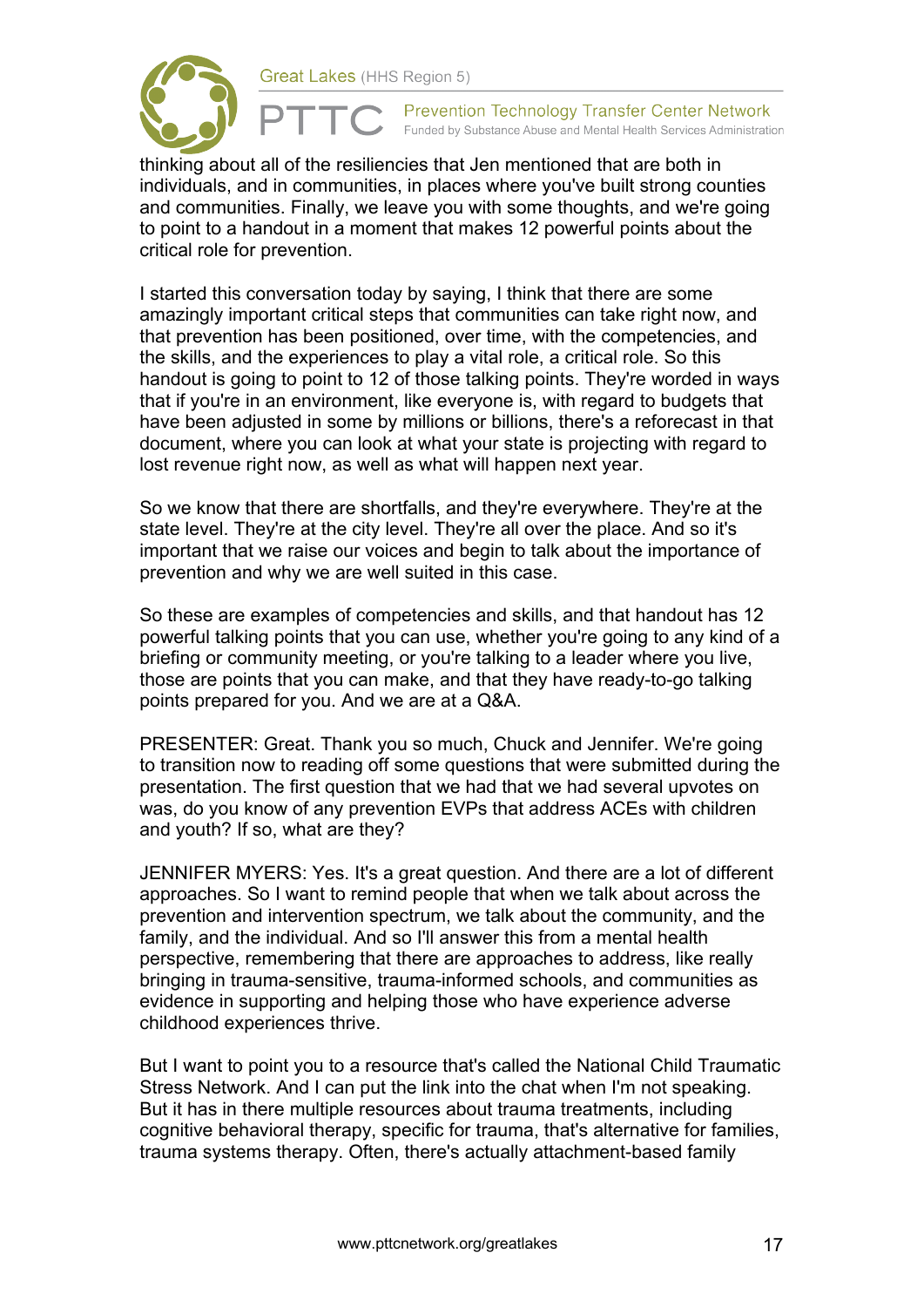

therapy that is also very helpful for those who have experience adverse childhood experiences, family-centered treatment.

And I'm really focusing this on the younger pieces of the puzzle. Of course, we need to address trauma, adverse childhood experiences, and I mean violent victimization across the lifespan, and include trauma-specific treatments-- cognitive processing therapy, people even use EMDR. So desensitization and those types of treatments. Which I won't get too nerdy about in this moment, because I'm not certain that that's our needs at this time, but I'll point you to that resource so you can learn a lot more from the child, and family, and younger person's perspective.

And I would really encourage people that really treatment-- accessing treatment-- is one of the key things to remember from this prevention standpoint. Because we know that evidence-based treatments work, but we also know that it can take people a very long time, especially those who've experience violence or trauma, to overcome some of the barriers, including shame, that our communities at times can reinforce to be able to go to treatment.

So right now, some federal and state guidelines have shifted, allowing for mental health treatment to be delivered from a telehealth perspective, which doesn't just have to mean a video. It can mean by phone also. And to access in that way also. So I want to encourage people that we need to use evidence-based treatments, but we also need to really help people address the barriers to accessing care and inform them about the changes that have been made for people to be able to get care more easily.

That being said, I do want to address one thing. I think that there may have been a number missing. So we'll make sure it fixed when you get the slides online. It's the Crisis Textline. You text the word home to 741741. I'll put it in the chat, and I appreciate the person who double-checked that. Thank you.

PRESENTER: Thank you. We're going to move to the next question, which is, how is it that Native Americans are not percentiles in the survey? And the survey that I believe the question was asked was the first one when Jennifer began her part of the presentation, titled The Coronavirus Impact on Mental Health. And I did go ahead and provide the source URL that was in the PowerPoint for greater reference, because it came from an outside organization. I believe then where Jennifer is from. So do we have any other information or any other comment on that that we'd like to address now?

CHUCK KLEVGAARD: Certainly, a Native American population have clusters of some of those risk factors and have been hit with all kinds of disasters in inequitable ways. I think there's a lag in data with regard to that. Again, so the Indian Health Service Data is already pointing to again significant disparities, both in the sort of the development of infections and the care that folks receive. Also, maybe suggesting that there are higher rates of death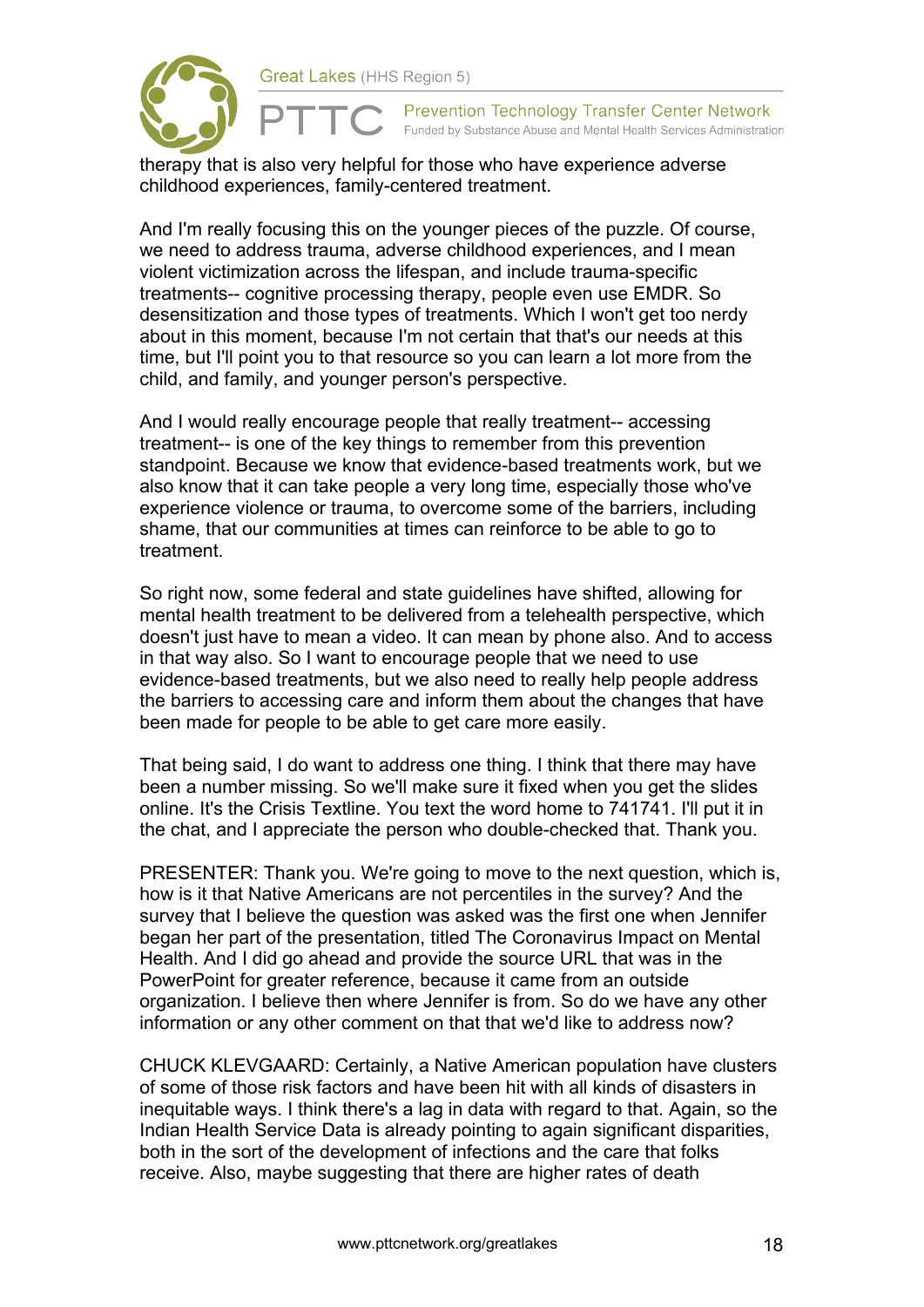

associated with the virus-- again, there's sort of some challenges around data with race and ethnicity, including America Indian, Alaska Natives. And, in some cases, you're seeing on the news, right now, that some states are shutting down the release of that data. So it isn't getting easier or more accessible, I think it's going in the wrong direction.

So I think that from what we know historically, that could certainly understand that there are clusters of risk factors that are going to point to the fact that American Indian, Alaska natives, they're going to experience this virus in devastating ways, in particular on reservations. We know, here, in the Midwest, that's already bearing out.

Someone raised a question a moment ago about adolescence. I want to make sure we don't run out of time to talk about that. Less is known about how this particular kind of pandemic will impact young people. One of the things that's not been studied is their impact on unhealthy behaviors and coping. What we know, from other kinds of research, is that they're much more likely to be impacted by the loss of relationships, by the loss of structure in their life, the loss of access to friends and teachers.

So that issue of physical environment being taken away-- meaning, the whole physical environment is home now, rather than neighborhood, and friends, and teachers, and other supportive folks in their neighborhood, extended family even. The loss of all of those things are likely going to be far more pronounced on young people than we've ever understood. So that's a prediction that I think researchers are making, is that, in the short run, there are going to be mental health issues on young people because of the losses that I just mentioned.

PRESENTER: Thank you. Then, I'm actually going to skip to. There was a question regarding specifically children. I'm not sure if they mean school-age children, so younger than adolescents, but the question reads, how are you recommending reaching kids? Sheltering at home is in place, schools are closed for the year, affecting current access, as well as opportunity to engage kids in summer programming. Places of worship are closed. Many of the kids we want to target don't have access to technology due to poverty and/or limited usage in their homes that prevents privacy that they would likely need or that would likely be needed to reach out for help. We are concerned with the aftermath.

JENNIFER MYERS: Yeah, I can address that. One, I appreciate the question, And a lot of these questions, and thinking broadly and across all of everyone's needs. Because we know that accessing things that were helpful before in going to a place of worship, is very different right now. And not everyone has the phone, and internet, and those types of things. So I would encourage you to think a few different ways, not knowing exactly what you represent, as to, can you actually drive by?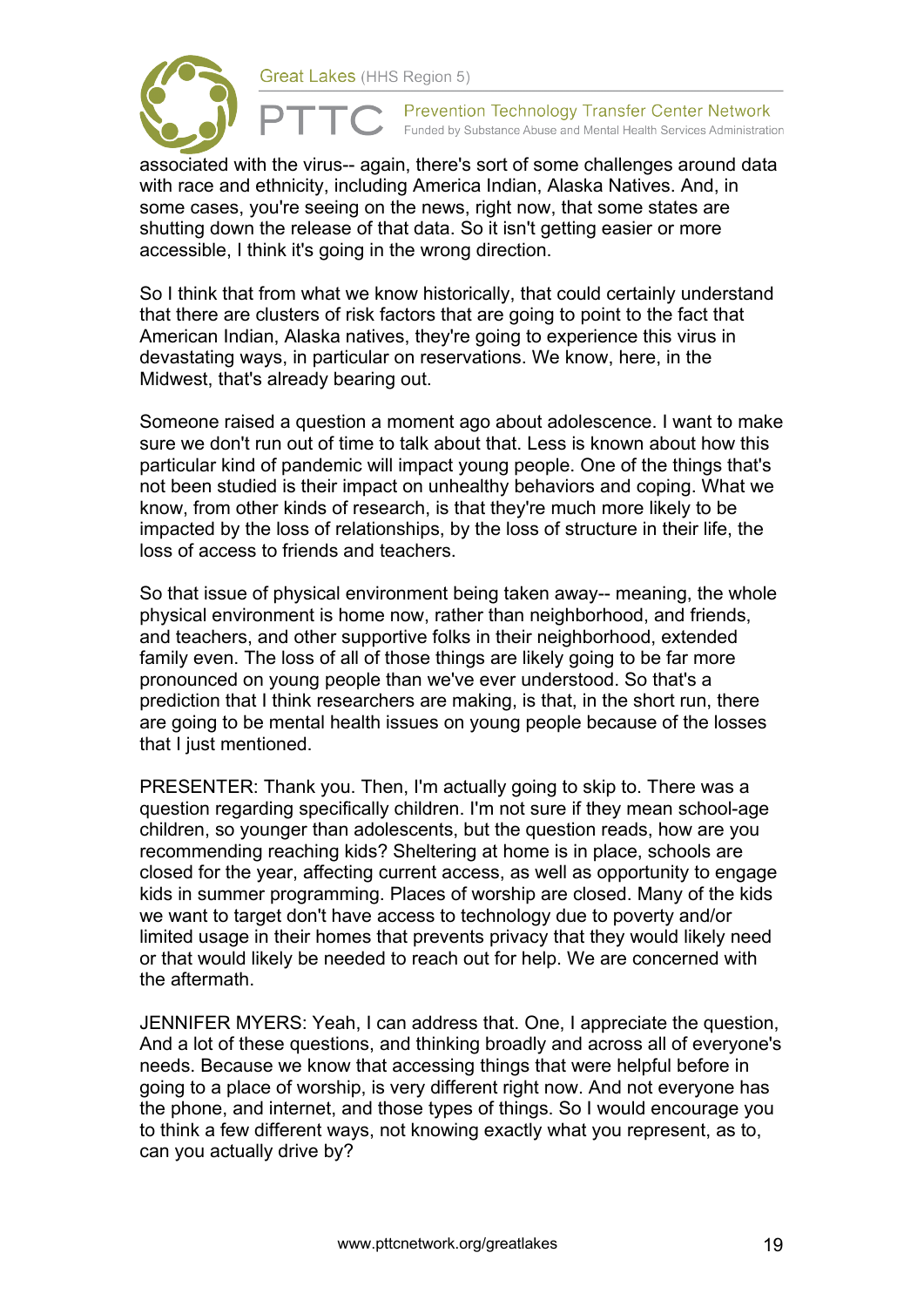

**Prevention Technology Transfer Center Network** Funded by Substance Abuse and Mental Health Services Administration

Whether it's the parade, or if it's even just the teacher or a bus driver does an actual drive past that person's home, and a stop, and a wave, and a check-in from an appropriate distance, maintaining what needs to be done, can we provide with, whether it be with meals or with other resources at a community center, or otherwise, or mailing, things that keep people engaged. So using coloring pages, just like a fire department uses coloring pages to teach prevention of fires and stop, drop, and roll, can we use those that are out there in other ways for mental health, or resiliency, or coping with trauma, and those types of things that may be accessible and available.

But also, leverage the parents, leverage the neighbors, leverage those who are right there who might actually be available and teaching them to check in. I know many people have put their barriers up month ago or so for kids going around on scavenger hunt. So how can we engage our communities so that there is a way for kids to be involved and connected, but yet still physically distant-- so socially connected and physically distant-- if they can't use the internet and other types of resources in that way.

And I always encourage people to ask those they're trying to reach, whether that be a through a survey, or a phone call, or otherwise, what's your preferred way of getting some of this? And I know you're asking families and parents in this situation, but ask them how you might be able to engage or connect them in a certain way.

I know it seems funny to-- you know, the painted rocks in certain places. Kids can do scavenger hunts and those types of things that have a goal in addition to the education standpoint or the fun activity. That maybe they're putting together certain things that help them remember a certain activity or breathing exercise or something along those lines.

PRESENTER: Thank you. If it's all right with you, Chuck and Jennifer, I'll do one more question, just in the interest of time, so we can kind of wrap this up in the amount of time that we allotted for it. I'll ask one more question. That certainly doesn't mean that we won't answer the rest of the questions, but we can do that offline-- respond to folks afterwards. We're able to save all of the questions that were submitted through Zoom. So we have them verbatim afterwards.

Would that be OK if we did one more question?

CHUCK KLEVGAARD: Sure.

JENNIFER MYERS: Great.

PRESENTER: OK. The question was, are people able to get state-specific data on the increases of domestic violence?